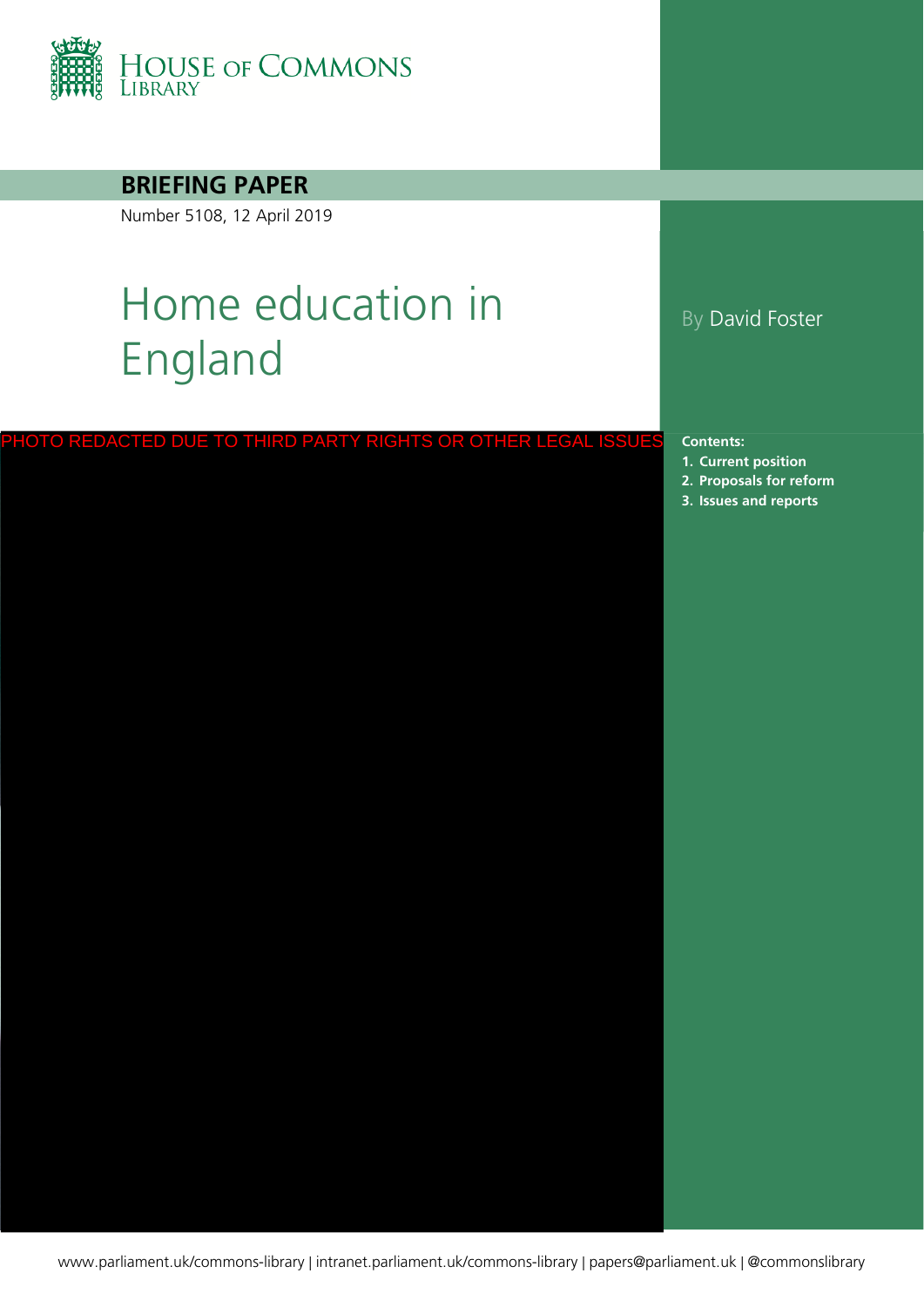## **Contents**

| <b>Summary</b>   |                                                                                                                                                                                                                                                | 3                                      |
|------------------|------------------------------------------------------------------------------------------------------------------------------------------------------------------------------------------------------------------------------------------------|----------------------------------------|
| 1.<br>1.1<br>1.2 | <b>Current position</b><br>The right of parents to educate their children at home<br>Parental responsibilities<br>Informing the local authority<br>Providing an efficient, full-time and suitable education<br>Flexi-schooling                 | 4<br>4<br>5<br>5<br>$\sqrt{6}$<br>8    |
| 1.3              | Responsibilities of local authorities<br>If a child is not receiving a suitable education<br>Local authorities' safeguarding duties<br>Oversight of local authorities                                                                          | $\,8\,$<br>9<br>10<br>11               |
| 1.4<br>1.5       | Funding and support<br>Children with special educational needs<br>Funding                                                                                                                                                                      | 12<br>12<br>13                         |
| 1.6              | Further information                                                                                                                                                                                                                            | 14                                     |
| 2.<br>2.1<br>2.2 | <b>Proposals for reform</b><br>The Home Education (Duty of Local Authorities) Bill 2017-19<br>Second Reading<br>Lords stages<br>Government response to the Bill<br>Call for evidence and consultation on draft guidance<br>Government response | 15<br>15<br>15<br>16<br>16<br>18<br>19 |
| 2.3<br>2.4       | Draft guidance<br>Government consultation<br>Past proposal for the registration of home educators<br>The 2009 Badman Report<br>Children Schools and Families Bill                                                                              | 20<br>20<br>22<br>22<br>23             |
| 3.<br>3.1<br>3.2 | <b>Issues and reports</b><br>Off-rolling and home education<br>Unregistered schools<br>Voluntary code for out-of-school education                                                                                                              | 25<br>25<br>25<br>26                   |
| 3.3<br>3.4       | Wood report<br>Casey Review<br>Government response                                                                                                                                                                                             | 27<br>28<br>29                         |
| 3.5              | Children Commissioner report                                                                                                                                                                                                                   | 29                                     |

Cover page image copyright: [Homework,](https://www.flickr.com/photos/chrisyarzab/5659535221/in/photolist-9C7ADt-4xkD8E-pZZHV3-pvjSTA-hR5fq9-48Y4SU-i8Pa8m-6w3gWF-ecksuK-yrFwd3-cy4Feq-onhoLp-dPsJnC-63ik9q-4uLRPT-7JadBz-dgeuKN-abm61S-4EuvkH-dgebji-iwkib-dwAY1e-5Z4F2v-hR5okq-qLarkX-3DNYem-cgKSa-dgeAoE-dhQMmR-7JScQn-8hzjXM-i7n1f9-dEdEXB-dpvU4o-9mCec8-5QAtwU-cGAFgG-82JAuz-874xE-NPk5k-5vDSaf-8yksB8-7jPtyG-dge7Y5-dgejm6-8yktgg-dnrYw3-81Jm4u-e1z7dr-5XugFd) by Chris Yarzab. Licensed under [CC BY 2.0](https://creativecommons.org/licenses/by-nc-sa/2.0/) / image cropped.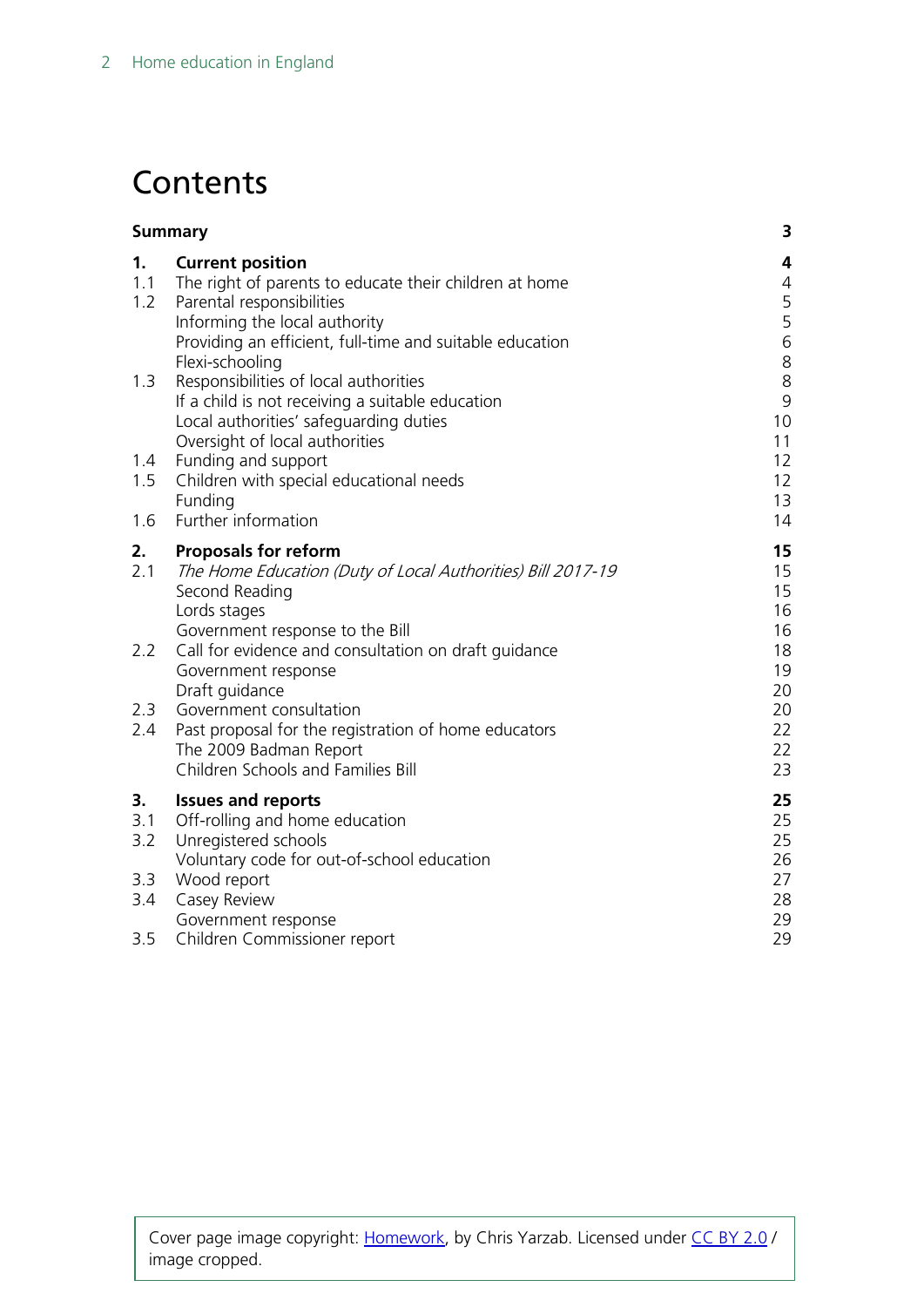## <span id="page-2-0"></span>Summary

This briefing provides information on home education in England and outlines current and past proposals for reform. It also notes issues raised with regards to home education and briefly summarises the relevant sections of selected reports. Education is a devolved issue; the briefing covers the position in England only.

#### Current position

Recent estimates have suggested that there may be around 58,000 home educated children in England; the number appears to have increased substantially in recent years.

Parents who choose to home-educate their children are responsible for ensuring that the education provided is efficient, full-time and suitable to the child's age, ability, aptitude and any SEN they may have. They are not required to provide a broad and balanced curriculum and do not have to follow the National Curriculum. The parents of home educated children must be prepared to assume full financial responsibility, including bearing the cost of any public examinations.

Local authorities have no formal powers or duty to monitor the provision of education at home. However, they do have duties to make arrangements to identify children not receiving a suitable education, and to intervene if it appears that they are not. As part of this, the Department for Education recommends that authorities should ordinarily make contact with home educating parents on at least an annual basis so that they can inform themselves of the suitability education provided.

If it appears that a child is not receiving a suitable education, intervention could include the issuing a school attendance order, although the Government encourages authorities to address the issue informally before serving such a notice. Local authorities also have a range of powers as part of their safeguarding duties, which may be used if, for example, it appears that a lack of suitable education appears likely to impair a child's development.

#### Guidance on home education

Updated guidance on home education was published in April 2019, following a consultation launched in April 2018. Two guidance documents were published, one for [local authorities](https://assets.publishing.service.gov.uk/government/uploads/system/uploads/attachment_data/file/791527/Elective_home_education_gudiance_for_LAv2.0.pdf) and [one for parents.](https://assets.publishing.service.gov.uk/government/uploads/system/uploads/attachment_data/file/791528/EHE_guidance_for_parentsafterconsultationv2.2.pdf) Among other things, the guidance reflects legal advice received by the Government indicating that local authorities' powers in relation to home education often go further than was previously thought.

#### Government consultation

Following an earlier call for evidence, on 2 April 2019 the Government published a consultation on proposed legislation concerning children not in school. The consultation closed on 24 June 2019.

The consultation sought views on proposals to create four new duties:

- 1 A duty on local authorities to maintain a register of children of compulsory school age who are not registered at a state-funded or registered independent school.
- 2 A duty on parents to provide information to their local authority if their child is within scope of the register.
- 3 A duty on education settings attended by children on the register to respond to enquiries from local authorities about the education provided to individual children.
- 4 A duty on local authorities to provide support to home educated families if requested by such families.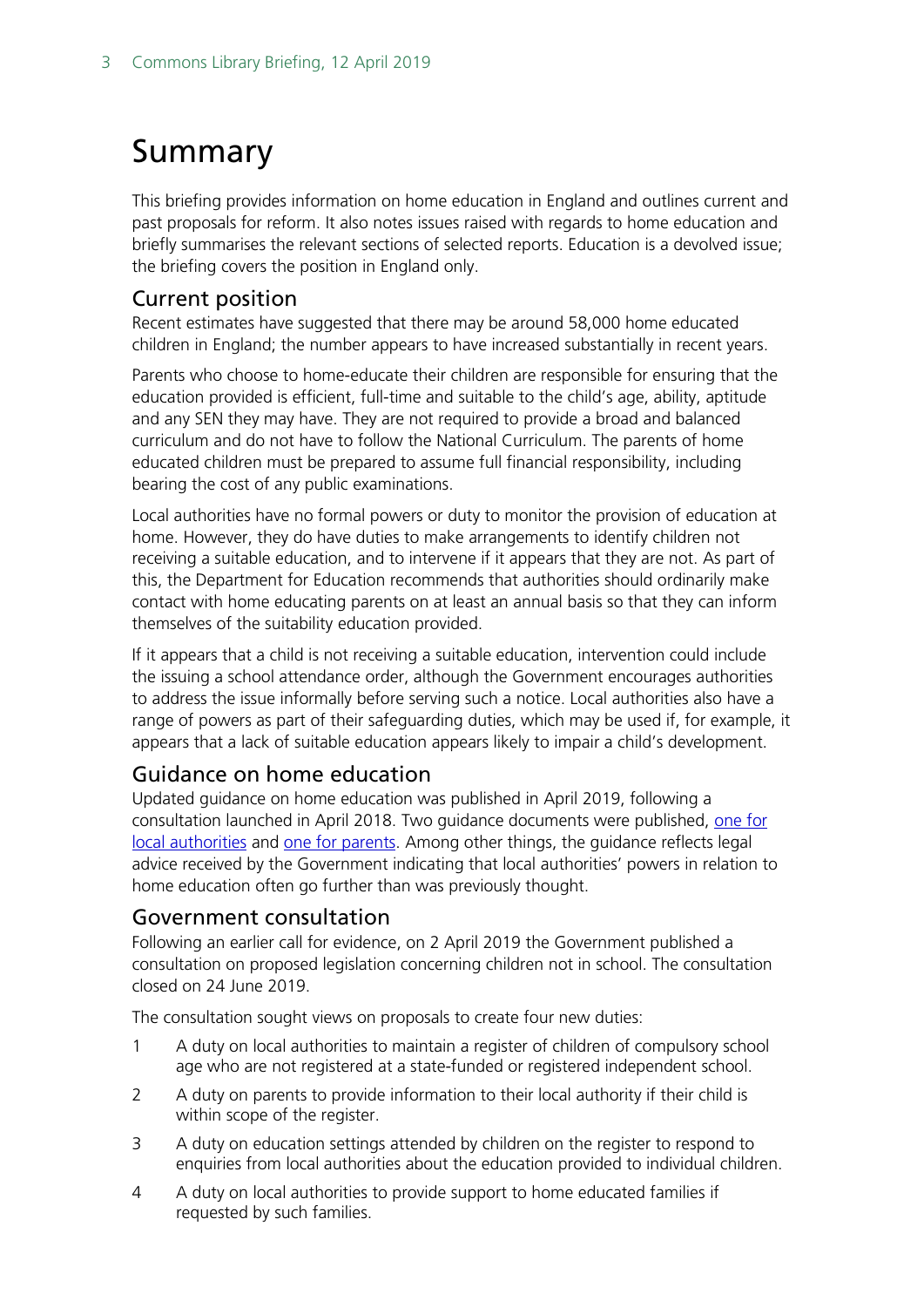## <span id="page-3-0"></span>1. Current position

### <span id="page-3-1"></span>1.1 The right of parents to educate their children at home

In England, education is compulsory but schooling is not. Section 7 of the *Education Act 1996* provides that:

The parent of every child of compulsory school age shall cause him to receive efficient full-time education suitable—

(a) to his age, ability and aptitude, and

(b) to any special educational needs he may have,

either by regular attendance at school or otherwise.

The responsibility for children's education therefore rests with the parents, and they have the right to choose to educate their children at home. 'Elective home education' or 'home schooling' are terms used to describe home education for children of compulsory school age. There is currently no legislation that deals with home education as a specific approach, but it is a form of 'education otherwise than at school' for the purposes of section 7 of the 1996 Act. [1](#page-3-2)

Children whose parents elect to educate them at home are not usually registered at mainstream schools or special schools.<sup>[2](#page-3-3)</sup>

Updated guidance on home education was published in April 2019, following a consultation which was launched in April 2018. Two guidance documents were published, [one for local authorities](https://assets.publishing.service.gov.uk/government/uploads/system/uploads/attachment_data/file/791527/Elective_home_education_gudiance_for_LAv2.0.pdf) and one [for parents.](https://assets.publishing.service.gov.uk/government/uploads/system/uploads/attachment_data/file/791528/EHE_guidance_for_parentsafterconsultationv2.2.pdf)

The guidance for local authorities notes that parents may choose home education for a number of reasons, including:

- Ideological or philosophical views
- Religious or cultural beliefs
- Dissatisfaction with the school system, or the school which the child attends
- Bullying of the child at school
- Health reasons, particularly mental health of the child
- As a short term intervention for a particular reason
- A child's unwillingness or inability to go to school
- Special educational needs, or a perceived lack of suitable provision in the school system for those needs
- Disputes with a school over the education, special needs or behaviour of the child, in some cases resulting in 'off-rolling'.

<span id="page-3-2"></span>Department for Education, *Elective home education Departmental quidance for* [parents](https://assets.publishing.service.gov.uk/government/uploads/system/uploads/attachment_data/file/791528/EHE_guidance_for_parentsafterconsultationv2.2.pdf), April 2019, p6.

<span id="page-3-3"></span><sup>&</sup>lt;sup>2</sup> Department for Education, *[Elective Home Education:](https://assets.publishing.service.gov.uk/government/uploads/system/uploads/attachment_data/file/791527/Elective_home_education_gudiance_for_LAv2.0.pdf) Departmental quidance for* local authorities, April 2019, p6.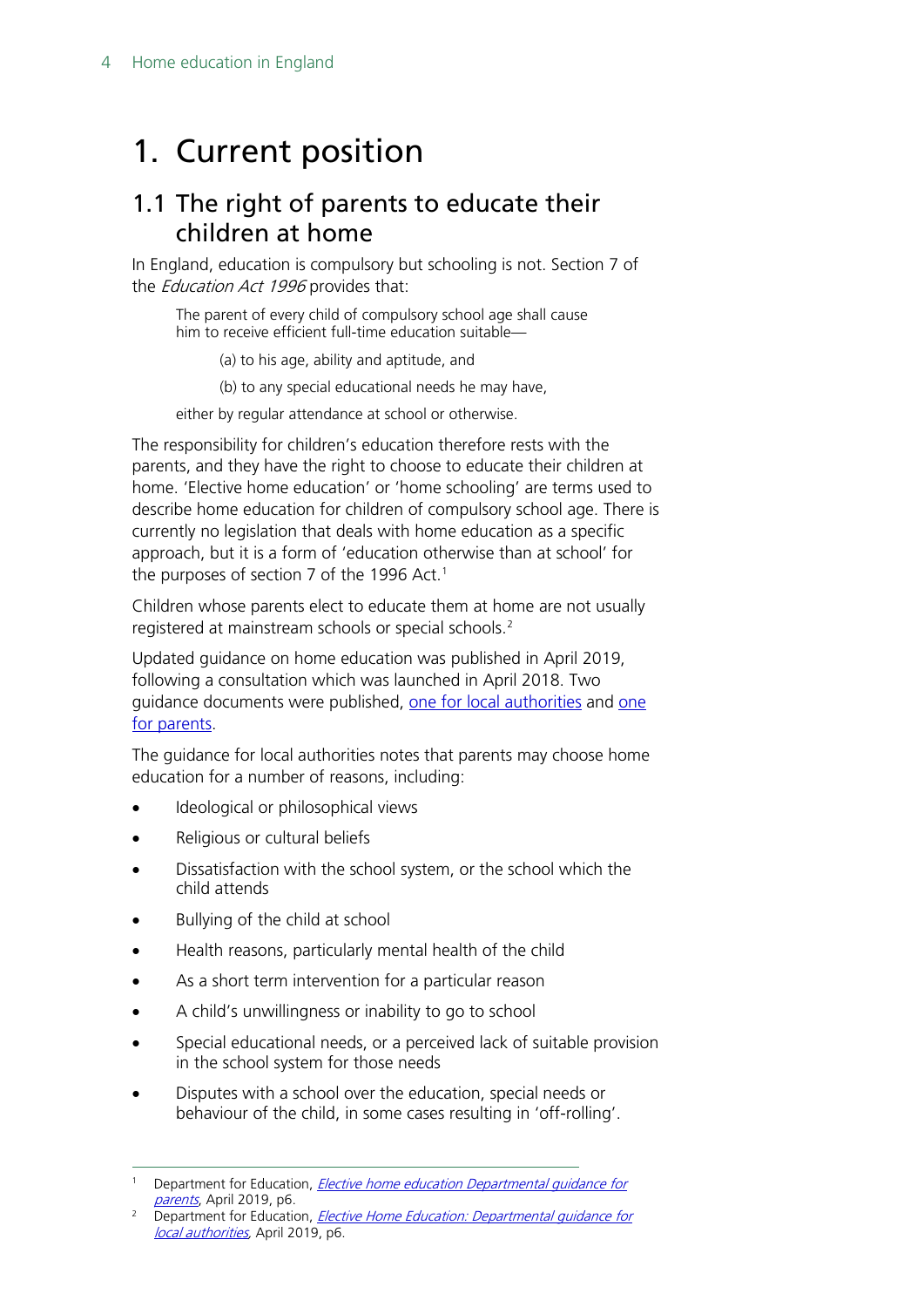- Familial reasons which have nothing to do with schools or education (e.g. using older children educated at home as carers)
- As a stop-gap whilst awaiting a place at a school other than the one allocated

The guidance notes that these reasons are not mutually exclusive and for some children several factors might apply. It adds that often home education will be undertaken as a positive choice, but in some cases it may also be attempted as a last resort.<sup>3</sup> The quidance for parents also sets out factors to consider for parents thinking about home educating their child.<sup>[4](#page-4-3)</sup>

#### **Box 1: Number of home educated children**

Data on the number of children being educated at home are not collected centrally. However, there appears to have been an increase in recent years. For example, in April 2018 the BBC reported that the number of children being home educated in 177 local authority areas in the UK (those authorities for which data was received) had risen from 34,000 in 2014-15 to 48,000 in 2016-17 – an increase of around 40%.<sup>[5](#page-4-4)</sup>

The Government's April 2018 call for evidence on home education (see section 2.2) sought data from local authorities about the number of children in their areas known to be educated at home. From this data, it was estimated that 57,600 children of compulsory school age in England are known to be educated at home. This is similar to an estimate produced by the Association of Directors of Children's Services in autumn 2018, of 57,783 (the Association's estimate in autumn 2017 was 45,500).

The Government's response to the call for evidence noted that there is significant uncertainty associated with these estimates, and they are probably under-estimates because there will always be some home educated children that local authorities do not know about. However, the response stated that the number of home educated children "poses a significant policy challenge, given that [the] estimated total is now well over 0.5% of the relevant age group – and moreover, appears to be increasing by over 20% per annum."[6](#page-4-5)

## <span id="page-4-0"></span>1.2 Parental responsibilities

#### <span id="page-4-1"></span>Informing the local authority

Although some local authorities operate voluntary registration schemes, there is currently no legal obligation for a parent to register or inform a local authority that their child is being educated at home.<sup>7</sup> However, the Government is consulting on proposal to change this (see section 2.3 below).

Where a parent decides to withdraw their child from school and educate them at home they are not required to inform the school that they are being withdrawn for the purposes of home education, but the guidance on home education recommends that it is sensible to do so. Schools are obliged to inform the local authority of children removed

<span id="page-4-2"></span><sup>&</sup>lt;sup>3</sup> Department for Education, *[Elective Home Education:](https://assets.publishing.service.gov.uk/government/uploads/system/uploads/attachment_data/file/791527/Elective_home_education_gudiance_for_LAv2.0.pdf) Departmental quidance for* local authorities, April 2019, p7.

<span id="page-4-3"></span><sup>&</sup>lt;sup>4</sup> Department for Education, *Elective home education: Departmental guidance for* [parents](https://assets.publishing.service.gov.uk/government/uploads/system/uploads/attachment_data/file/791528/EHE_guidance_for_parentsafterconsultationv2.2.pdf), April 2019, pp10-12.

<span id="page-4-4"></span><sup>&</sup>lt;sup>5</sup> [Homeschooling in the UK increases 40% over three years,](http://www.bbc.co.uk/news/uk-england-42624220) BBC News, 26 April 2018.

<span id="page-4-5"></span><sup>&</sup>lt;sup>6</sup> Department for Education, *Elective Home Education: Call for Evidence 2018* 

<span id="page-4-6"></span>Government consultation response[,](https://assets.publishing.service.gov.uk/government/uploads/system/uploads/attachment_data/file/791552/EHECfEResponseDocumentv9.4.pdf) April 2019, p5.<br><sup>7</sup> [PQ 47136,](http://www.parliament.uk/written-questions-answers-statements/written-question/commons/2016-10-07/47136) 1 November 2016.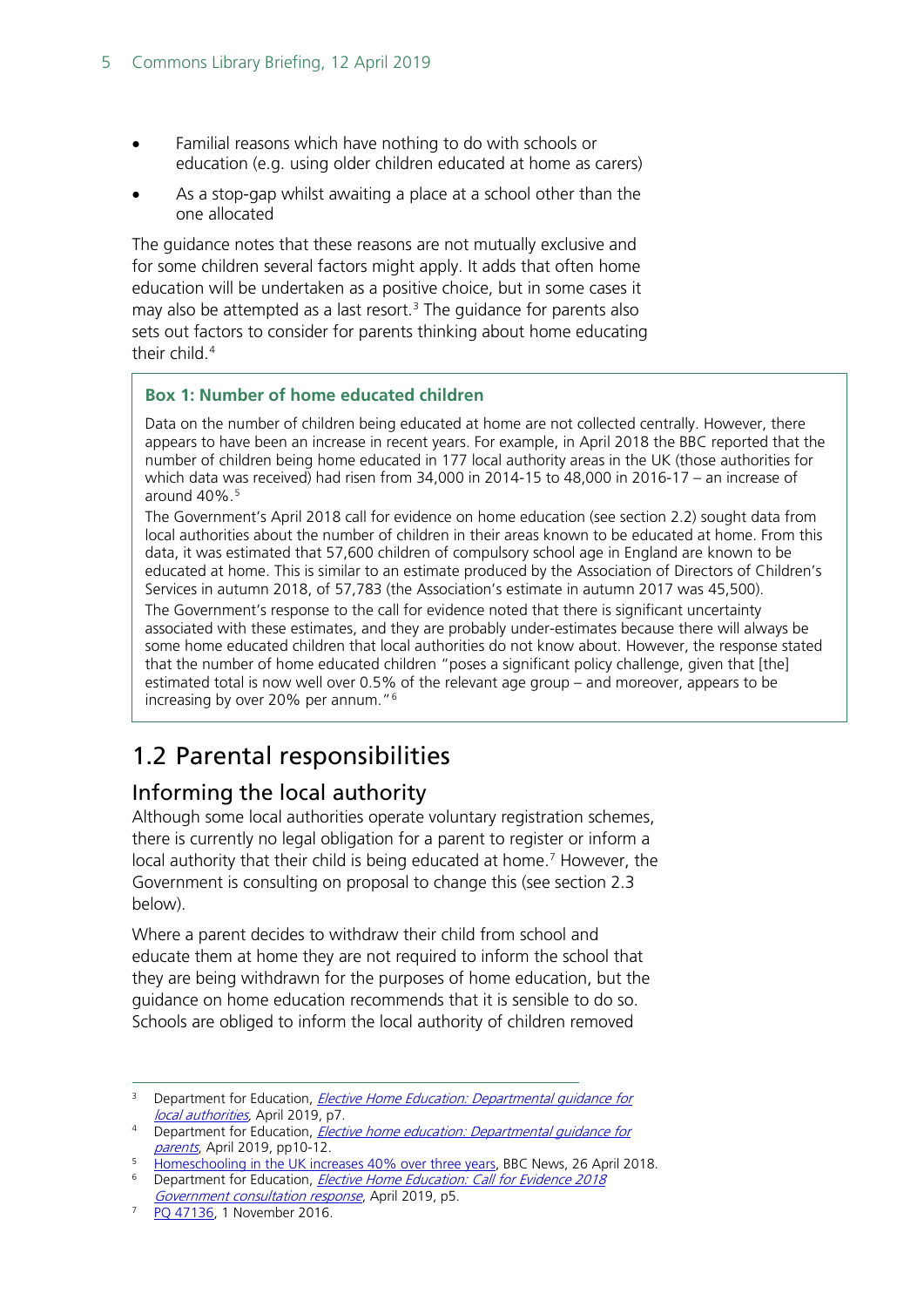from its admission register and will give home education as the reason, if notified of this by the parent.

These points apply equally to children with an Education, Health and Care (EHC) Plan attending mainstream schools. However, if the child attends a special school and this was arranged by the local authority, then the permission of the local authority must be sought before they can be removed from the admission register.<sup>[8](#page-5-1)</sup>

#### **Box 2: Removing pupils from admissions registers**

Under the Education (Pupil Registration) (England) Regulations 2006, schools can lawfully delete a pupil's name from the register under fifteen grounds, including where the child has stopped attending and the school has received written notification from the parent that they are "receiving education otherwise than at school."<sup>[9](#page-5-4)</sup>

In July 2015, Michael Wilshaw, the then Chief Inspector of Schools, raised concerns with the Secretary of State that "potentially high numbers of pupils" were having their name deleted from school admissions registers "without either the schools or the local authorities having an accurate understanding of where those pupils have gone." He stated that this made it "difficult, if not impossible, for schools and local authorities to distinguish the minority of children who may be at risk from the majority who will be safe and receiving a suitable education in mainstream schools, registered independent schools or in their home."[10](#page-5-5)

In response to the concerns, the Government launched a [consultation](https://www.gov.uk/government/consultations/identifying-children-who-are-missing-education) in January 2016 on amending the pupil registration regulations to require schools to inform the local authority whenever they are about to delete a pupil's name from the admission register. Schools would, among other things, also be required to record details of the pupil's residence and the name of the person with whom they will reside.<sup>[11](#page-5-6)</sup>

These changes were implemented by the *Education (Pupil Registration) (England) (Amendment)* Regulations 2016 and came into force at the start of the 2016-17 academic year. Further information is included in updated statutory quidance from the Department for Education on children missing education.<sup>[12](#page-5-7)</sup>

#### <span id="page-5-0"></span>Providing an efficient, full-time and suitable education

Parents who choose home education are responsible, under the Education Act 1996, for ensuring that the education provided is efficient, full-time and suitable to the child's age, ability and aptitude.<sup>[13](#page-5-2)</sup> Parents can choose to employ private tutors, or online tuition, to assist them in providing education, but there is no requirement for them to do so. Learning may also take place in a variety of locations and does not have to be limited to the child's home.<sup>[14](#page-5-3)</sup>

The DfE guidance for parents on home education provides more information on what constitutes an efficient, full-time, and suitable education.

<span id="page-5-1"></span><sup>&</sup>lt;sup>8</sup> Department for Education, *Elective home education: Departmental quidance for* [parents](https://assets.publishing.service.gov.uk/government/uploads/system/uploads/attachment_data/file/791528/EHE_guidance_for_parentsafterconsultationv2.2.pdf), April 2019, p13.

<span id="page-5-4"></span><sup>9</sup> Education (Pupil Registration) (England) Regulations 2006, regulation 8.

<span id="page-5-5"></span><sup>&</sup>lt;sup>10</sup> Ofsted, Advice letter from Sir Michael Wilshaw, Her Majesty's Chief Inspector, on the [latest position with schools in Birmingham and Tower Hamlets,](https://www.gov.uk/government/publications/ofsted-advice-note-on-schools-in-birmingham-and-tower-hamlets) 14 July 2015.

<span id="page-5-6"></span><sup>&</sup>lt;sup>11</sup> Department for Education, *Improving information in identifying children missing* [education: Government consultation](https://www.gov.uk/government/consultations/identifying-children-who-are-missing-education), January 2016.

<span id="page-5-7"></span><sup>&</sup>lt;sup>12</sup> Department for Education, *Children missing education: Statutory guidance for local* [authorities](https://www.gov.uk/government/uploads/system/uploads/attachment_data/file/550416/Children_Missing_Education_-_statutory_guidance.pdf), September 2016.

<span id="page-5-2"></span><sup>&</sup>lt;sup>13</sup> [Education Act 1996,](http://www.legislation.gov.uk/ukpga/1996/56/part/VI/chapter/II/crossheading/school-attendance-orders) section 7.

<span id="page-5-3"></span><sup>&</sup>lt;sup>14</sup> Department for Education, *Elective home education: Departmental quidance for* [parents,](https://assets.publishing.service.gov.uk/government/uploads/system/uploads/attachment_data/file/791528/EHE_guidance_for_parentsafterconsultationv2.2.pdf) April 2019, pp7-9.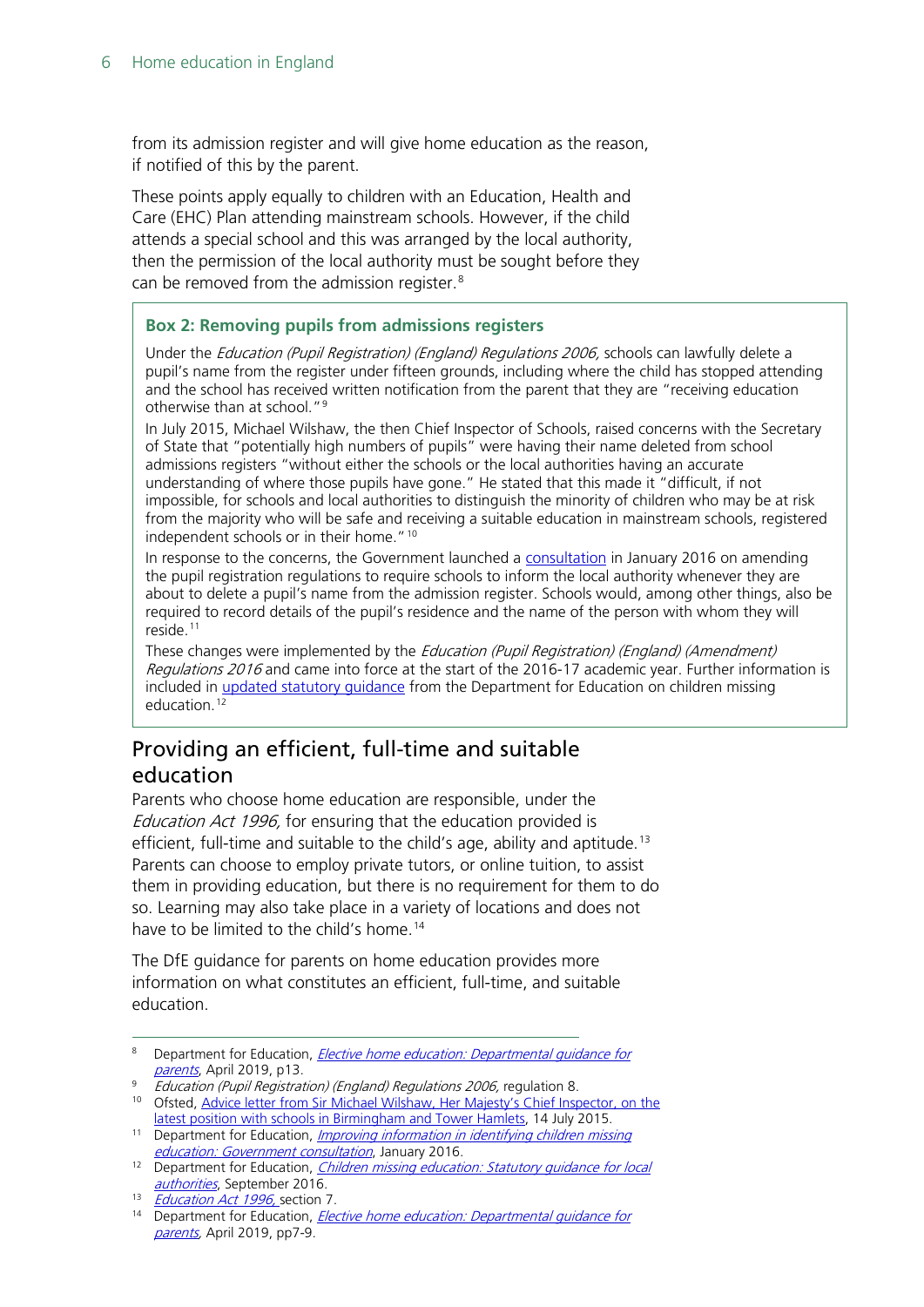#### **Efficient education**

There is no definition of efficient education in statute law. The guidance states that it can be interpreted as meaning education which 'achieves what it is intended to achieve.' It notes that this is not the same as the education being suitable.

#### **'Full-time' education**

There is no legal definition of "full-time" in terms of education at home, or at school. The guidance notes that children attending school normally have about five hours tuition a day for 190 days, spread over about 38 week. It states, however, that home education does not have to mirror this and that the question of whether an education is full-time will depend on the facts of each case. It adds that "education which clearly is not occupying a significant proportion of a child's life…" will probably not count as full-time.

#### **Suitable education**

There is no definition of suitable education in statute law, although under section 7 of the *Education Act 1996* it must be suitable to the age, ability and aptitude of the child, and any special educational needs. The guidance explains that this means that the education "must be ageappropriate, enable the child to make progress according to his or her particular level of ability, and should take account of any specific aptitudes." It also sets out some more general points that should be borne in mind, including:

- Even if there is no specific link with the National Curriculum, there should be an appropriate minimum standard aimed at, and the education should enable the child, when grown up, to function as an independent citizen in the UK, including beyond the community in which they grew up.
- The education should not directly conflict with the fundamental British Values as defined in Government guidance, although there is no requirement to teach these.
- Local authorities may use minimum expectations for literacy and numeracy in assessing suitability.
- Education may not be suitable even if it is satisfactory in terms of content but is delivered in circumstances which make it difficult to work (e.g. in very noisy buildings).
- Education may not be suitable if it leads to excessive isolation from the children's peers and so impedes social development.

There are no legal requirements for parents of home educated children to follow the National Curriculum, aim for the child to acquire specific qualifications, or to provide a broad and balanced curriculum (among other things).[15](#page-6-0)

The home education guidance for local authorities emphasises that the educating parents may adopt a variety of approaches, and one approach is not necessarily more effective than another. Local

<span id="page-6-0"></span>Department for Education, Elective home education: Departmental guidance for [parents,](https://assets.publishing.service.gov.uk/government/uploads/system/uploads/attachment_data/file/791528/EHE_guidance_for_parentsafterconsultationv2.2.pdf) April 2019, pp7-9.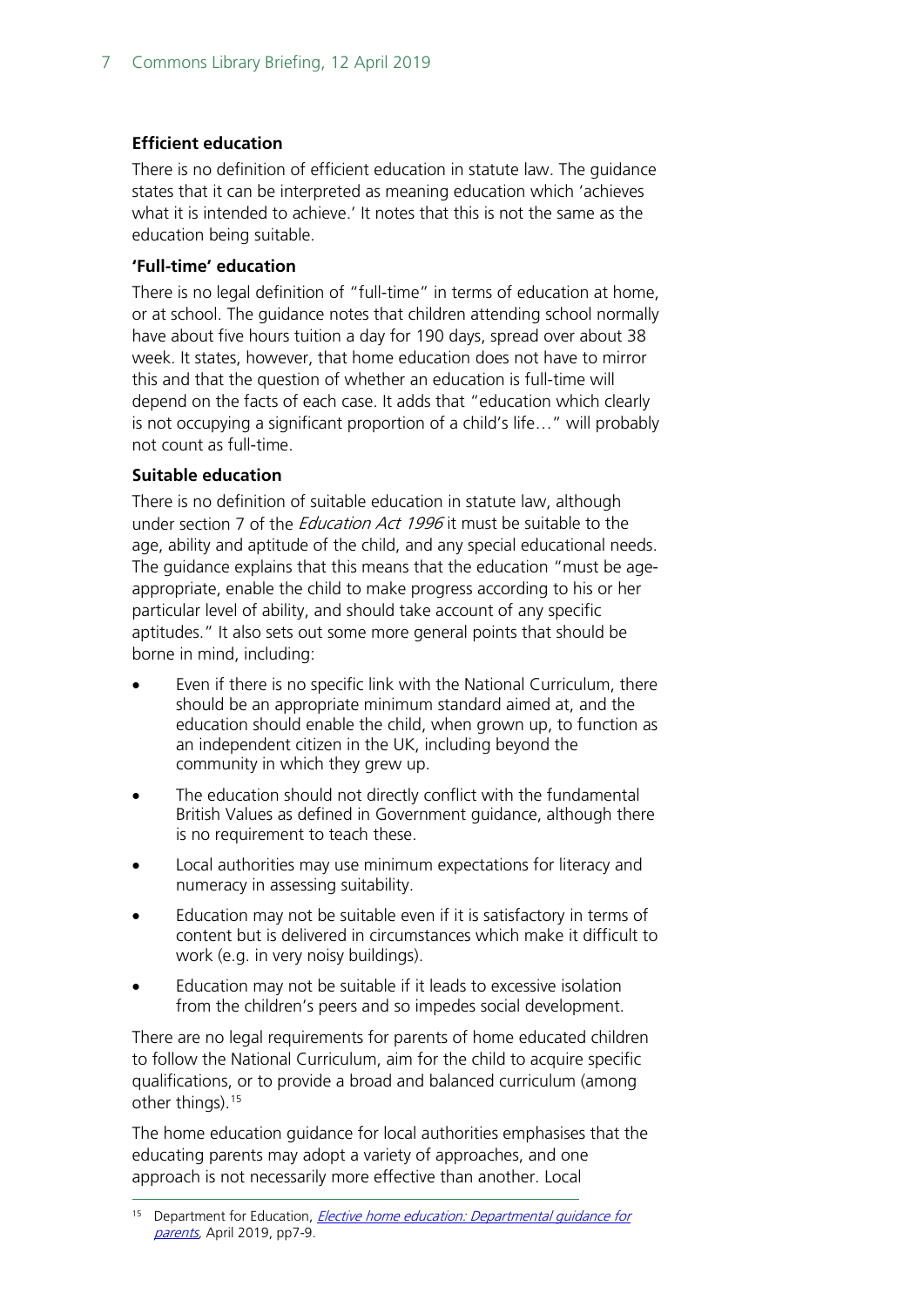authorities should not, it says, specify an approach that parents must follow. Similarly, authorities must not assume that home education is less likely to be successful when carried out by somebody with a protected characteristic under the *Equality Act 2010.<sup>[16](#page-7-2)</sup>* 

#### <span id="page-7-0"></span>Flexi-schooling

As well as educating their child at home full time, parents can also choose to make arrangements for their child to receive part of their education at school. The purpose of this may, for example, be to provide education in specific subjects more easily than is possible at home. Such arrangements are sometimes known as 'flexi-schooling'.

In February 2013, the Department for Education (DfE) issued "categorical" advice that a school could not agree to a flexi-schooling arrangement. However, in March 2013 this advice was amended to state that "where parents have entered in to flexi-schooling arrangements, schools may continue to offer those arrangements". [17](#page-7-3)

The guidance for local authorities on home education notes that "schools are under no obligation to agree to [flexi-schooling arrangements], but some are happy to do so."<sup>[18](#page-7-4)</sup> Parents are required to get absences from school which occur when the child is being flexischooled authorised by the school in the same way as parents of fulltime pupils do for other absences. The school should then mark them as being on authorised absence when not at school.<sup>[19](#page-7-5)</sup>

#### **Box 3: Home education and raising the participation age**

Following the raising of the participation age, young people must do one of the following until they are 18:

- Stay in full-time education;
- Start an apprenticeship or traineeship; or
- Spend 20 hours or more a week working or volunteering, while in part-time education or training.

Young people may be educated at home to meet the requirement to participate. Statutory quidance published by the DfE explains that for young people attending education outside of a school the definition of full-time education is usually at least 540 hours of planned learning (around 18 hours a week). For young people who are home educated, however, no hourly requirement applies and the amount and content of the home education is determined by the home educator.<sup>[20](#page-7-6)</sup>

## <span id="page-7-1"></span>1.3 Responsibilities of local authorities

Local authorities have no formal powers or duty to monitor the provision of education at home. However, under section 436A of the

<span id="page-7-2"></span><sup>&</sup>lt;sup>16</sup> Department for Education, *Elective home education: Departmental guidance for* [parents,](https://assets.publishing.service.gov.uk/government/uploads/system/uploads/attachment_data/file/791528/EHE_guidance_for_parentsafterconsultationv2.2.pdf) April 2019, p36.

<span id="page-7-3"></span> $17$  Department for Education, *Clarification on flexi-schooling*, 22 March 2013, website [taken on 27 March 2013].

<span id="page-7-4"></span><sup>&</sup>lt;sup>18</sup> Department for Education, *[Elective Home Education:](https://assets.publishing.service.gov.uk/government/uploads/system/uploads/attachment_data/file/791527/Elective_home_education_gudiance_for_LAv2.0.pdf) Departmental guidance for*<br>*local authorities*, April 2019, p6.

<span id="page-7-5"></span><sup>&</sup>lt;sup>19</sup> Department for Education, *Elective home education: Departmental guidance for* [parents](https://assets.publishing.service.gov.uk/government/uploads/system/uploads/attachment_data/file/791528/EHE_guidance_for_parentsafterconsultationv2.2.pdf), April, pp20 and 34-5.

<span id="page-7-6"></span><sup>&</sup>lt;sup>20</sup> Department for Education, *Participation of young people in education, employment* or training: Statutory quidance for local authorities, September 2016, p17.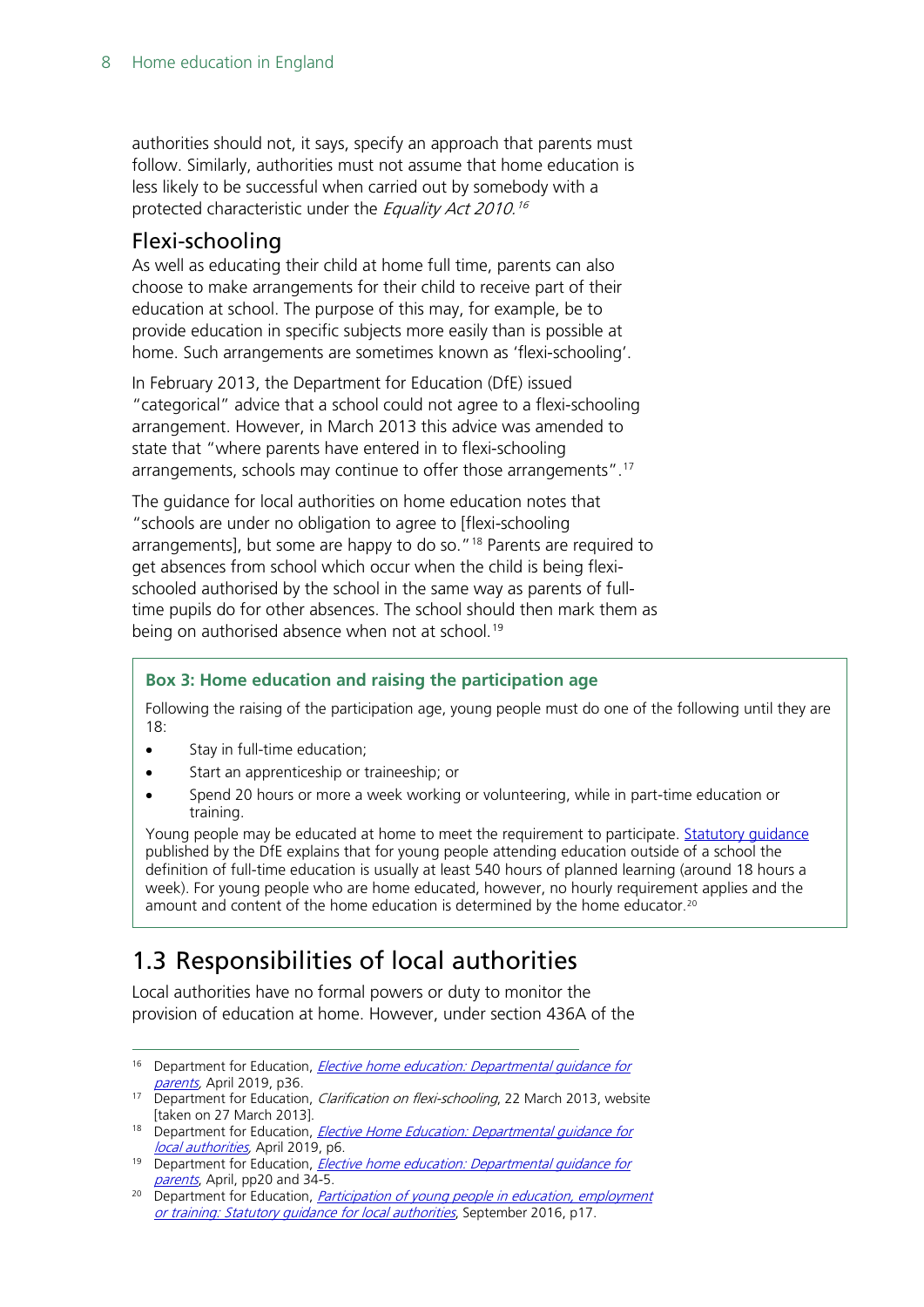Education Act 1996 they do have a duty to make arrangements to identify children in their area who are not receiving a suitable education.<sup>[21](#page-8-1)</sup>

The DfE's guidance for local authorities explains that, while the law does not assume that a child is not being suitably educated if they are not attending school full-time, it does require local authorities to enquire what education is being provided.<sup>[22](#page-8-2)</sup> There are no detailed requirements as to how a system of oversight should work, and it is for each local authority to decide its approach. However, the guidance emphasises that a proportional approach needs to be taken and local authorities should not exert more oversight than is actually needed when parents are providing a suitable education. It recommends that an authority should ordinarily make contact with home educating parents on at least an annual basis so that it can reasonably inform itself of the suitability of the education provided. $23$ 

Depending on the results of the enquiries, the guidance states that the law may require further action (see sections below), and the DfE " believes this is the case for an increasing number of children." $24$ 

The guidance also recommends, among other things, that local authorities should, as a minimum (the list is not exhaustive):

- Have a written policy statement on home education which sets out sets out how the authority will seek to engage and communicate with parents.
- Seek to offer guidance to home educating families about their rights and obligations, and provide advice on good practice to parents who request it.
- Provide details of its complaints procedure and deal with all complaints in a sensitive and timely manner.

The guidance notes that authorities may choose to go further than this by operating a voluntary registration scheme, and encourages those authorities that do not operate such a scheme to consider doing so.<sup>[25](#page-8-5)</sup>

Further information on local authorities' role in identifying children not receiving a suitable education is provided in DfE guidance: Children [missing education.](https://www.gov.uk/government/publications/children-missing-education)

#### <span id="page-8-0"></span>If a child is not receiving a suitable education

Where it is unclear whether a child is receiving a suitable education, the guidance recommends that the local authority should initially attempt to resolve these doubts through informal contact and enquiries. This could, for example, involve asking the parents for detailed information about the education they are providing, and can include a request to see the

<span id="page-8-1"></span><sup>&</sup>lt;sup>21</sup> Department for Education, *Elective home education: Departmental guidance for* [parents](https://assets.publishing.service.gov.uk/government/uploads/system/uploads/attachment_data/file/791528/EHE_guidance_for_parentsafterconsultationv2.2.pdf), April, p14.

<span id="page-8-2"></span><sup>&</sup>lt;sup>22</sup> Department for Education, *[Elective Home Education:](https://assets.publishing.service.gov.uk/government/uploads/system/uploads/attachment_data/file/791527/Elective_home_education_gudiance_for_LAv2.0.pdf) Departmental guidance for* local authorities, April 2019, pp9-10.

<span id="page-8-3"></span> $23$  As above, pp14-15.

<span id="page-8-4"></span><sup>24</sup> As above, p10.

<span id="page-8-5"></span> $25$  As above, pp10-11.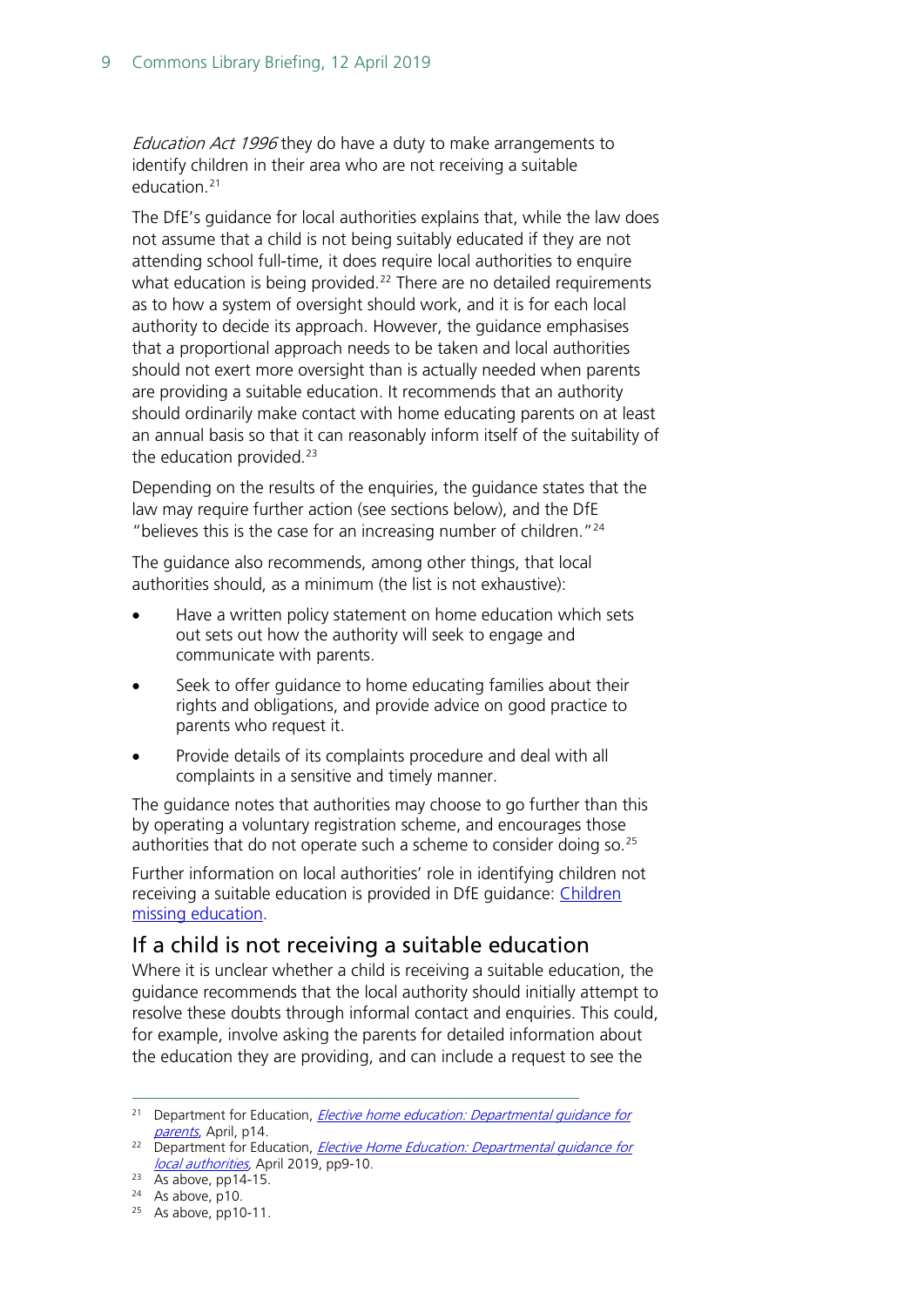child. While parents have no legal obligation to respond to such enquiries, the guidance states that if they do not the local authority is entitled to conclude that the child is not receiving a suitable education. [26](#page-9-1)

If informal enquiries do not resolve the position and it appears that a child is not receiving a suitable education then, under section 437 of the Education Act 1996, the local authority must serve a notice on the parents requiring them to satisfy the local authority within a specified period (which must be at least 15 school days) that the child is receiving a suitable education.

If a notice is served and the parents fail to satisfy the local authority that the child is receiving a suitable education, and the authority believes that it is expedient that the child attends school, then the authority will, under section 437(3) of the *Education Act 1996*, serve a school attendance order requiring the child to become a registered pupil at a named school. The parents can be prosecuted if they do not comply with the Order, and the home education guidance states that they should do so unless there is good reason not to.

At any stage following the issuing of the Order the child's parents can give evidence to the local authority that the child is now receiving a suitable education and apply to have the Order revoked. If the local authority refuses, parents can refer the matter to the Secretary of State. If a local authority prosecutes a child's parents for failing to comply with a school attendance order, the courts will decide whether the education being provided is suitable and efficient.

The guidance notes that if a parent is convicted and fined but still fails to send their child to school then the process of serving a notice must be undertaken again. Thus, a parent willing and able to be fined repeatedly can potentially continue the unsatisfactory provision indefinitely. In such cases, the guidance states, local authorities will need to consider using other powers -for example, safeguarding (see below).

Where a person is found guilty of breaching a school attendance order, the court can make a parenting order requiring them to attend up to three months of counselling or guidance. It can also include other requirements aimed at preventing the parent committing the same offence again. Breach of a parenting order can result in a substantial fine. $27$ 

#### <span id="page-9-0"></span>Local authorities' safeguarding duties

Situations where a child is not receiving a suitable education are dealt with under education law as outlined above. However, local authorities also have general duties to safeguard and promote the welfare of

<span id="page-9-1"></span><sup>&</sup>lt;sup>26</sup> Department for Education, *[Elective Home Education:](https://assets.publishing.service.gov.uk/government/uploads/system/uploads/attachment_data/file/791527/Elective_home_education_gudiance_for_LAv2.0.pdf) Departmental quidance for* local authorities, April 2019, p17.

<span id="page-9-2"></span> $27$  As above, pp17-21.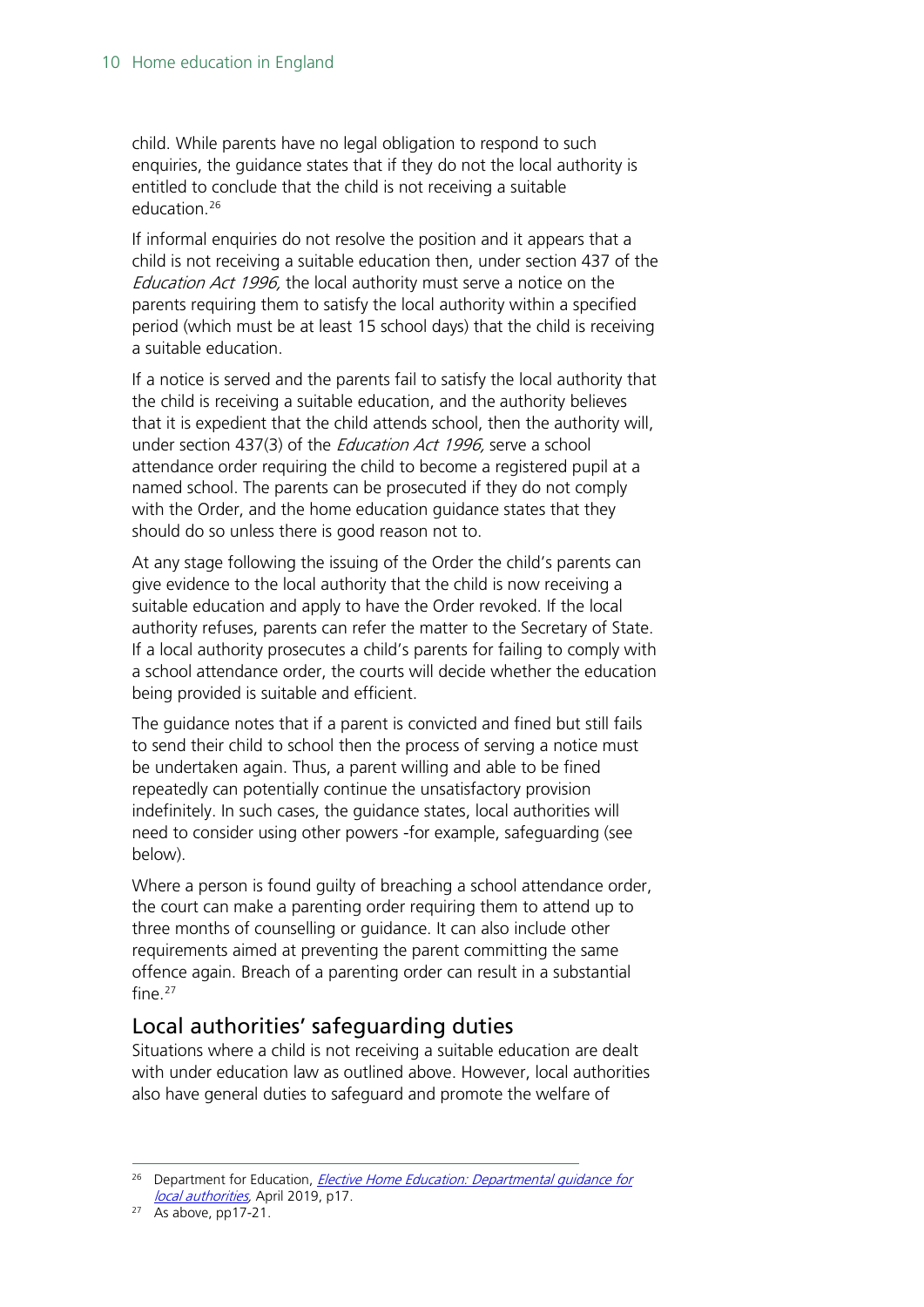children in their areas. These duties apply equally to all children, whether they are educated at home or at school. [28](#page-10-1)

The home education guidance for local authorities notes that "there is no proven correlation between home education and safeguarding risk". It adds, however, that a child being home educated is not necessarily being seen on a regular basis by professionals such as teachers, which "logically increases the chances that parents who set out to use home education to avoid independent oversight may be more successful by doing so."

Local authorities should, the guidance states, approach cases where the suitability of education is in doubt using powers under the *Education* Act 1996 (as set out above). It adds, however, that they should also be ready to "fully exercise their safeguarding powers and duties to protect the child's well being" if a lack of suitable education appears likely to impair a child's development. The guidance emphasises that a failure to provide suitable education is capable of satisfying the threshold that a child is suffering, or is likely to suffer, significant harm, but whether this is the case will depend on the particular circumstances of the case.

Actions that a local authority could take include applying to the court for an education supervision order (giving the authority a formal supervisory role in the education of the child) or a care order under the Children Act 1989. Both of these give the local authority the right to contact with a child. The guidance emphasises that care orders must only be used as a last resort "in the most egregious cases of a failure to provide a suitable education, and a persistent refusal by parents to cooperate with the local authority."

In order to obtain information in preparation for either type of order, the local authority may also initiate an investigation under section 47 of the Children Act 1989. If this does not yield the information needed, the authority may ask the court for an order for a child assessment to be made to gather further information in order to determine if the significant harm threshold is met.<sup>[29](#page-10-2)</sup>

#### <span id="page-10-0"></span>Oversight of local authorities

Ofsted carries out inspection of local authorities, which include a review of the way in which they carry out their duties with regards to vulnerable children. While the home education guidance states that home education children are not automatically vulnerable children, such reviews will include children missing education and so will cover "the ways in which [a local authority] identifies children who are not receiving a suitable education and what steps the local authority takes to deal with that."

<span id="page-10-2"></span><span id="page-10-1"></span><sup>&</sup>lt;sup>28</sup> As above, p22.<br><sup>29</sup> Department for Education, *[Elective Home Education:](https://assets.publishing.service.gov.uk/government/uploads/system/uploads/attachment_data/file/791527/Elective_home_education_gudiance_for_LAv2.0.pdf) Departmental guidance for* local authorities, April 2019, pp22-25; Department for Education, Elective home [education: Departmental guidance for parents](https://assets.publishing.service.gov.uk/government/uploads/system/uploads/attachment_data/file/791528/EHE_guidance_for_parentsafterconsultationv2.2.pdf), April, p16-17.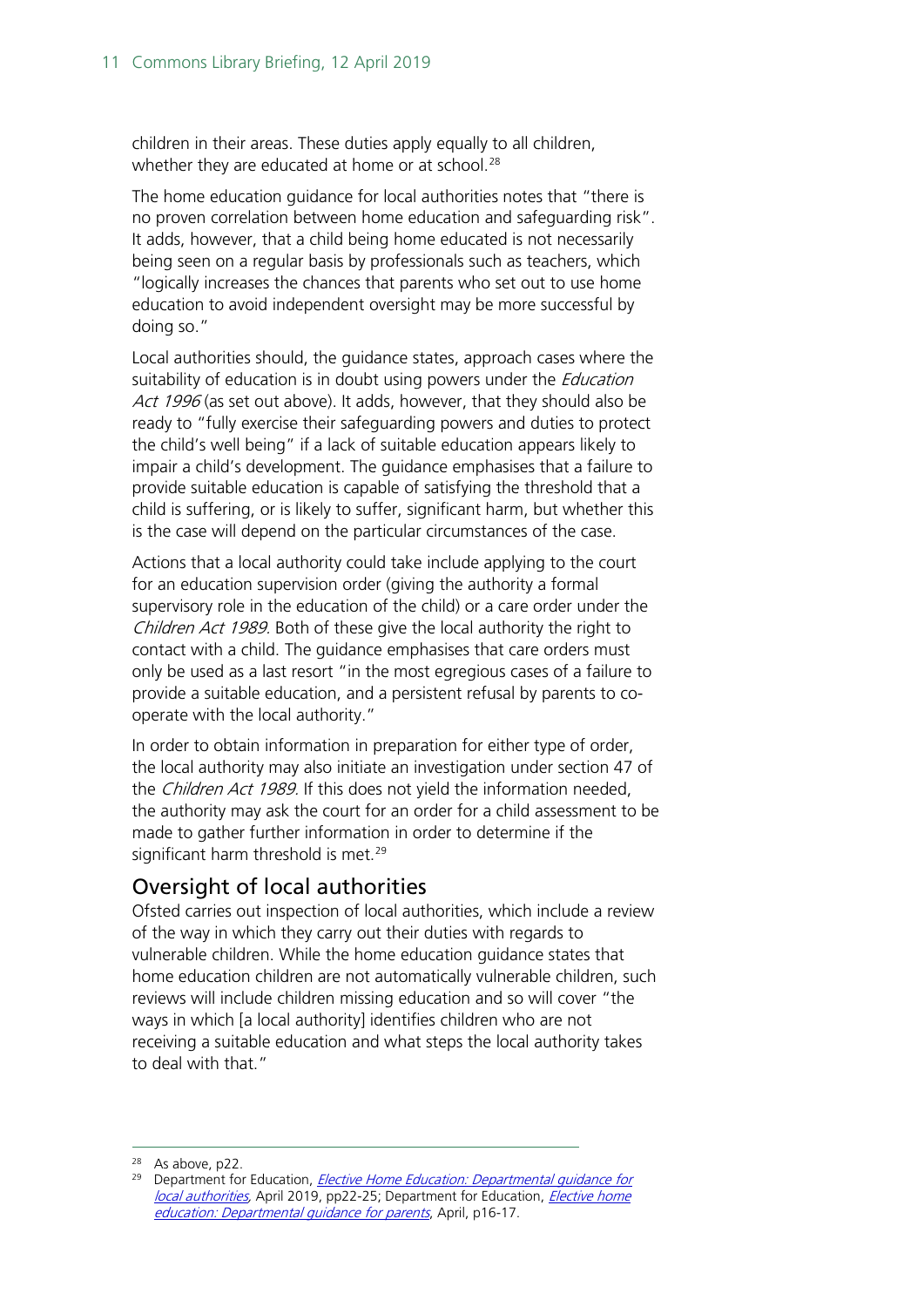Ofsted has no role in the oversight of education received by individual children who are educated at home.<sup>[30](#page-11-2)</sup>

## <span id="page-11-0"></span>1.4 Funding and support

Parents who choose to educate their children at home must be prepared to assume full financial responsibility, including bearing the cost of any public examinations. The home education guidance notes that some local authorities may provide financial or other assistance to home educating families, but this is discretionary. Some authorities also may also operate support groups or forums for home-educating families but, again, these are discretionary.

The home education guidance for local authorities recommends that "all local authorities should adopt a consistent, reasonable and flexible approach" with respect to the level and type of support they offer, "particularly where there are minimal resource implications". At a minimum, the guidance states, authorities should provide written information on home education that sets out the legal position.<sup>[31](#page-11-3)</sup>

The Gov.uk website allows users to search for information from their local council concerning home education by inputting their postcode at: [Home education: get information from your council.](https://www.gov.uk/home-schooling-information-council)

## <span id="page-11-1"></span>1.5 Children with special educational needs

Parents' right to educate their child at home applies equally where a child has special educational needs (SEN), including if they have an Education, Health and Care (EHC) Plan, but the education provided must be "suitable to the child's age, ability, aptitude and SEN."<sup>[32](#page-11-4)</sup>

The [Special Educational Needs and Disability \(SEND\) Code of Practice](https://www.gov.uk/government/publications/send-code-of-practice-0-to-25), [last updated in January 2015, n](https://www.gov.uk/government/publications/send-code-of-practice-0-to-25)otes that local authorities do not have a duty to assess every home educated child to see whether they have SEN. The guidance states, however, that local authorities should "work in partnership with, and support, parents" to ensure that the SEN of home educated children are met where:

- the local authority already knows that a child has SEN; or
- the child's parents have drawn the child's needs to the attention of the authority.<sup>[33](#page-11-5)</sup>

Where a child has an EHC Plan, the local authority has a duty to ensure that the educational provision specified in the plan is provided. But this only applies if the parents have not arranged for the child to receive suitable education in some other way. Thus, if the home education is

<span id="page-11-2"></span><sup>&</sup>lt;sup>30</sup> Department for Education, *[Elective Home Education:](https://assets.publishing.service.gov.uk/government/uploads/system/uploads/attachment_data/file/791527/Elective_home_education_gudiance_for_LAv2.0.pdf) Departmental guidance for* local authorities, April 2019, p11; Department for Education, *Elective home* education: Departmental quidance for parents, April, p19.

<span id="page-11-3"></span><sup>&</sup>lt;sup>31</sup> Department for Education, *Elective [Home Education:](https://assets.publishing.service.gov.uk/government/uploads/system/uploads/attachment_data/file/791527/Elective_home_education_gudiance_for_LAv2.0.pdf) Departmental guidance for* local authorities, April 2019, pp37-38; Department for Education, *Elective home* education: Departmental quidance for parents, April, p11.

<span id="page-11-4"></span><sup>&</sup>lt;sup>32</sup> Department for Education and Department of Health, **Special educational needs and** [disability code of practice: 0 to 25 years](https://www.gov.uk/government/publications/send-code-of-practice-0-to-25), January 2015, p214.

<span id="page-11-5"></span><sup>&</sup>lt;sup>33</sup> As above, p214.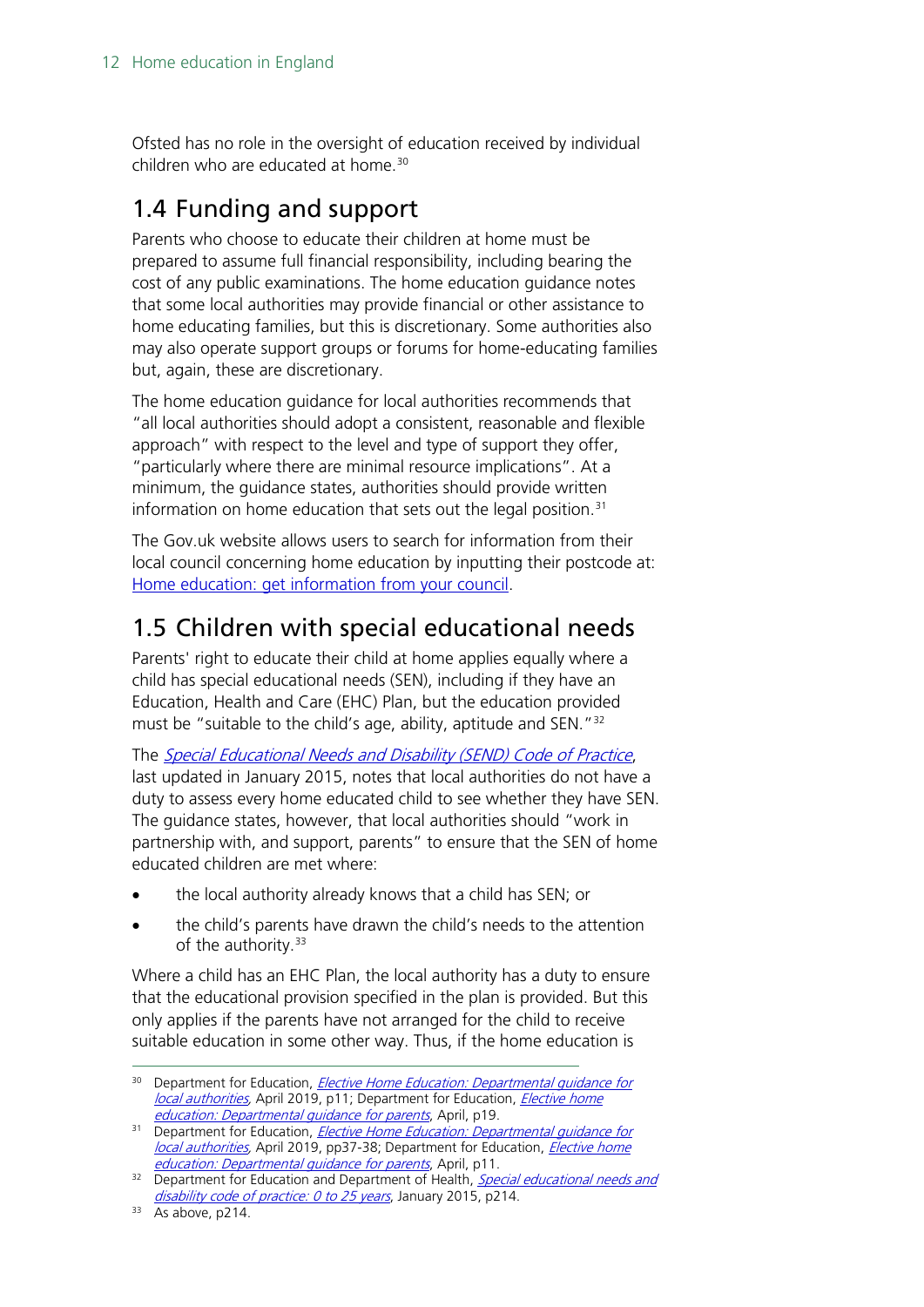suitable, the local authority has no duty to arrange any special educational provision for the child – the plan should just set out the type of special educational provision required by the child and note that the parents have made their own arrangements. If at any point the authority considers that the home education is not suitable, it must ensure that the special educational provision set out in the plan is made available.<sup>[34](#page-12-1)</sup>

Where a child's EHC plan names a school and the parents decide to educate them at home, the local authority does not have to make the special educational needs provision set out in the plan provided that it is satisfied that the arrangements made by the parents are suitable.

Even if a parent is making suitable alternative arrangements by provision of home education for a child with an EHC plan the local authority is still under an obligation to review the plan annually "to assure itself that the provision set out in it continues to be appropriate and that the child's SEN continue to be met.["35](#page-12-2)

If a child is being removed from a special school to be home educated, the local authority must give consent for their name to be removed from the register. The SEND Code of Practice states that this "should not be a lengthy or complex process."[36](#page-12-3)

#### <span id="page-12-0"></span>Funding

As set out above, DfE guidance notes that home educating parents assume financial responsibility for their child's education, but encourages local authorities to take a flexible approach. [37](#page-12-4)

The *[SEND Code of Practice](https://www.gov.uk/government/publications/send-code-of-practice-0-to-25)* states that local authorities should fund the SEN needs of home educated children where it is appropriate to do so [emphasis added]:

Local authorities should work in partnership with, and support, parents to ensure that the SEN of these children are met where the local authority already knows the children have SEN or the parents have drawn the children's special needs to the authority's attention. Local authorities do not have a duty under section 22 of the Children and Families Act 2014 to assess every home educated child to see whether or not they have SEN. **The high needs block of the Dedicated Schools Grant is intended to fund provision for all relevant children and young people in the authority's area, including home educated children. Local authorities should fund the SEN needs of home educated children where it is appropriate to do so.** Guidance is available to local authorities from the Department for Education on funding provision for home educated children.<sup>[38](#page-12-5)</sup>

<span id="page-12-1"></span><sup>&</sup>lt;sup>34</sup> Department for Education, *[Elective Home Education:](https://assets.publishing.service.gov.uk/government/uploads/system/uploads/attachment_data/file/791527/Elective_home_education_gudiance_for_LAv2.0.pdf) Departmental guidance for* local authorities, April 2019, pp26-7.

<span id="page-12-2"></span><sup>&</sup>lt;sup>35</sup> Department for Education and Department of Health, *Special educational needs and* [disability code of practice: 0 to 25 years](https://www.gov.uk/government/publications/send-code-of-practice-0-to-25), January 2015, p214.

<span id="page-12-3"></span> $36$  As above, p215.

<span id="page-12-4"></span><sup>&</sup>lt;sup>37</sup> Revised funding quidance for local authorities on home educated children, para 2, last accessed 10 January 2017.

<span id="page-12-5"></span><sup>&</sup>lt;sup>38</sup> Department for Education and Department of Health, *Special educational needs and* [disability code of practice: 0 to 25 years](https://www.gov.uk/government/uploads/system/uploads/attachment_data/file/399523/SEND_Code_of_Practice_approved_by_Parliament_29.07.14.pdf), January 2015, pp214-5.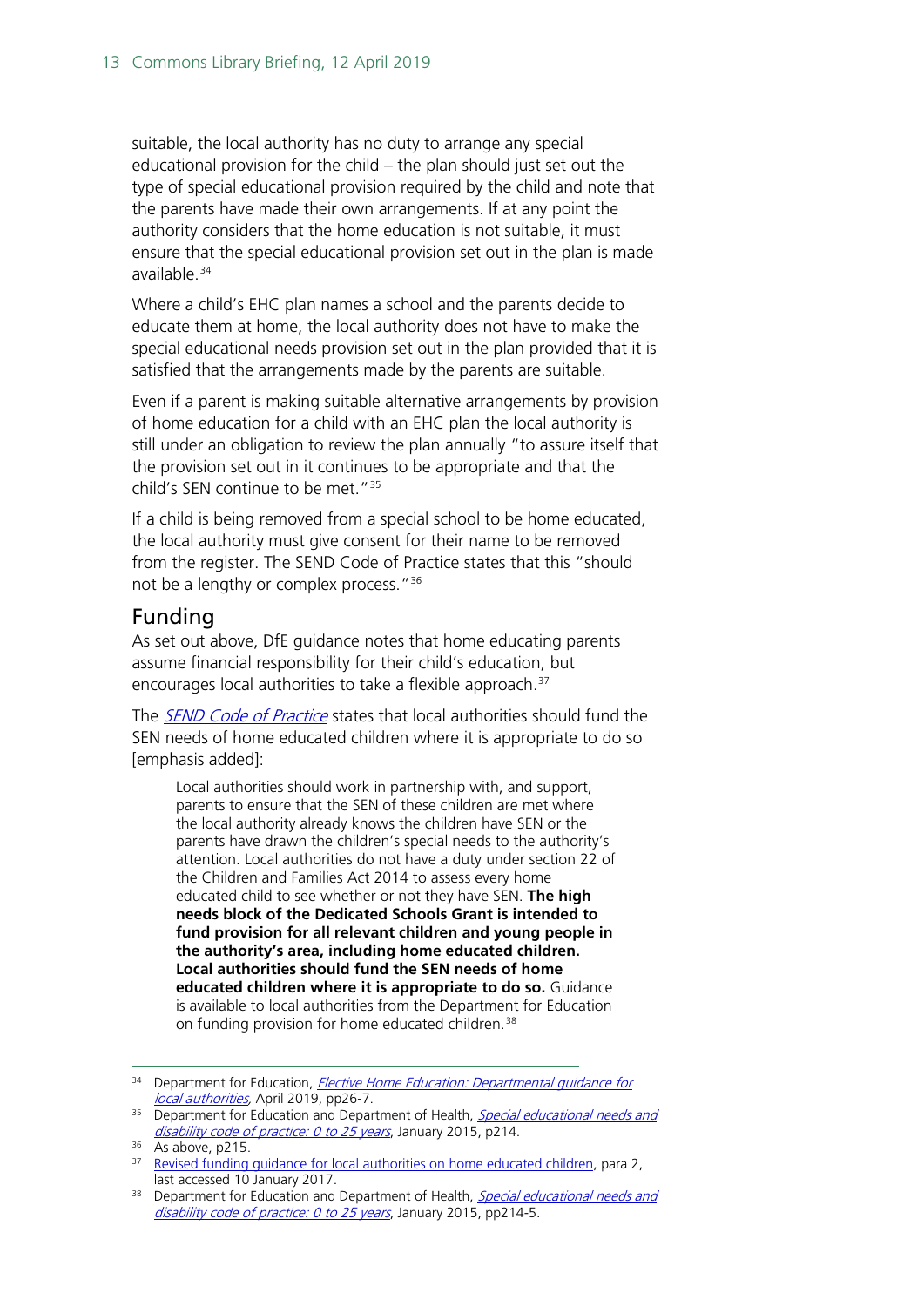The home education guidance for local authorities emphasises that local authorities do not have a duty to assist parents with the costs they incur but they should give reasonable consideration for any request for assistance. It adds that any direct support to parents, if given at all, "should relate only to costs incurred by parents as a result of the special needs of the child, insofar as these can reasonably be identified."<sup>[39](#page-13-1)</sup>

## <span id="page-13-0"></span>1.6 Further information

The home education guidance for local authorities provides information on a number of other areas related to home education. Some of these are discussed in more detail in section 3 of the briefing. They include:

- Children's views of home education and the United Kingdom Convention on the Rights of the Child.
- Disputes between parents regarding home education.
- Schools 'off-rolling' pupils by pressuring parents to educate them at home.
- Unregistered settings providing most if not all of the education received by a home educated child.
- Safeguarding and the use of private tutors by home educating parents.
- Work experience and home educated children.<sup>[40](#page-13-2)</sup>

<span id="page-13-1"></span><sup>&</sup>lt;sup>39</sup> Department for Education, *[Elective Home Education:](https://assets.publishing.service.gov.uk/government/uploads/system/uploads/attachment_data/file/791527/Elective_home_education_gudiance_for_LAv2.0.pdf) Departmental quidance for* local authorities, April 2019, p28.

<span id="page-13-2"></span><sup>&</sup>lt;sup>40</sup> Department for Education, *[Elective Home Education:](https://assets.publishing.service.gov.uk/government/uploads/system/uploads/attachment_data/file/791527/Elective_home_education_gudiance_for_LAv2.0.pdf) Departmental quidance for* local authorities, April 2019, pp33-9.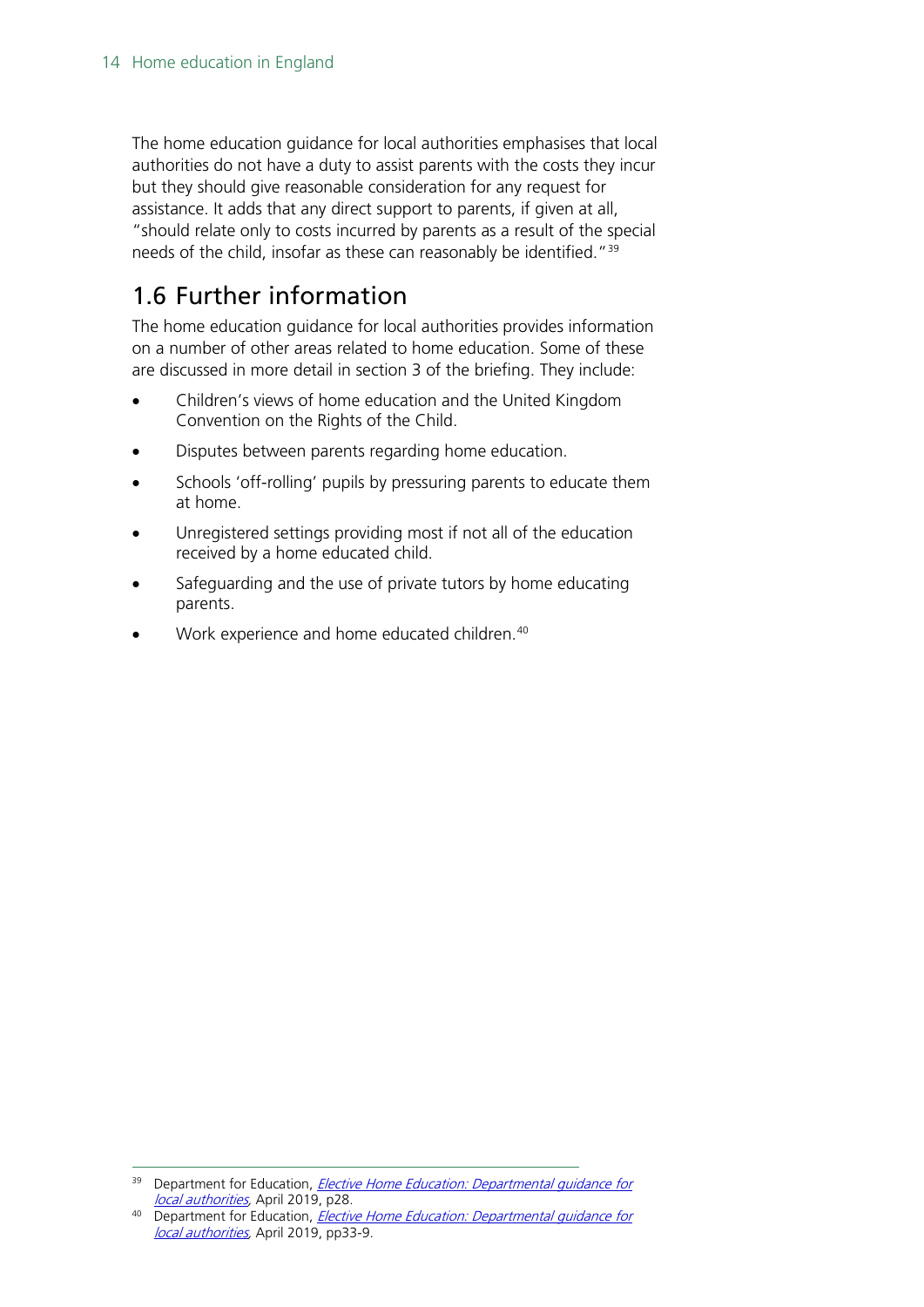## <span id="page-14-0"></span>2. Proposals for reform

### <span id="page-14-1"></span>2.1 *The Home Education (Duty of Local Authorities) Bill 2017-19*

In June 2017 Lord Soley introduced the Home Education (Duty of Local Authorities) Bill [HL] 2017-19. As a Private Member's Bill, the Bill is unlikely to pass into law unless supported by the Government.

Clause 1 of the Bill inserts a new section into the Education Act 1996, making the following provisions regarding home education:

- Placing local authorities under a duty to "monitor the educational, physical and emotional development of children receiving elective home education in their area."
- Requiring parents of home educated children to register the child as such with the local authority.
- Requiring local authorities to assess annually each child receiving home education in their area. The assessment would have to monitor the educational, physical and emotional development of the child. It could include a visit to the child's home, an interview with the child, seeing the child's work, and an interview with the child's parent. Parents of home educated children would have to provide information relevant to the assessment to their local authority when requested.

The Secretary of State would be required to make regulations specifying the arrangements for parents to register a home educated child with their local authority, and the methodology of the assessment.

Clause 2 of the Bill provides for the Secretary of State to be required to update the guidance on home education to account for the new provisions within one year of the Act coming into force. In updating the guidance, the Secretary of State would be required to take into account:

- The expectation that "home education must include provision of supervised instruction in reading, writing and numeracy, which takes into account the child's age, ability, aptitude and any special educational needs and disabilities, and
- The views of children and parent who elect home education.

Further information on the Bill is available in a [briefing produced by the](http://researchbriefings.parliament.uk/ResearchBriefing/Summary/LLN-2017-0084#fullreport)  [Lords Library](http://researchbriefings.parliament.uk/ResearchBriefing/Summary/LLN-2017-0084#fullreport) ahead of its Second Reading.

#### <span id="page-14-2"></span>Second Reading

The [Lords Second Reading debate](https://hansard.parliament.uk/lords/2017-11-24/debates/141D7347-083E-4EAF-9927-AD5283998B76/HomeEducation(DutyOfLocalAuthorities)Bill(HL)) on the Bill took place on 24 November 2017. Introducing the Bill, Lord Soley expressed his support for home education, but raised concerns that the lack of a requirement to register home-educated children could potentially be exploited by parents seeking to abuse their children. He also raised concerns about the lack of support offered to home educating parents. The Bill, he said, "tries to strike a delicate balance between the rights of parents and the rights of the child" and that what he really wanted was "a system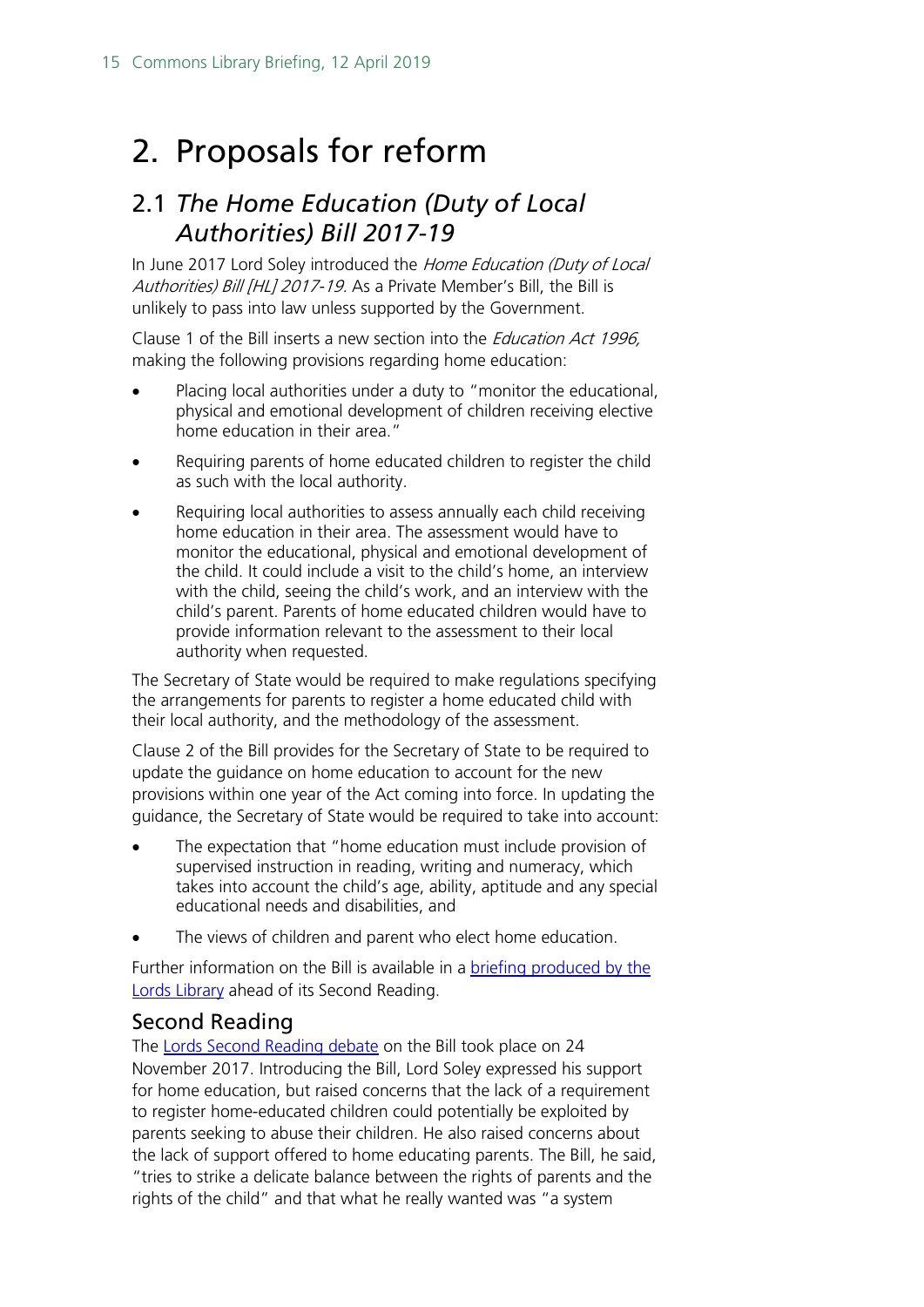where the majority of parents who home educate very well and want to be left alone are not caused any hassle by the Bill."

Lord Soley also outlined his intention to seek to amend the Bill in Committee, including to remove the references to local authorities checking a child's physical and emotional development.[41](#page-15-2)

The Lords agreed without a vote to give the Bill a second reading.

#### <span id="page-15-0"></span>Lords stages

Eight amendments were made to the Bill during its Lords Committee Stage, all of which were proposed by the Bill's sponsor, Lord Soley.

Three substantive changes were made by the amendments. First, references to "monitor" were changed to "assess". Thus, the duty of local authorities to monitor the development of children was changed to a duty to assess their development. Lord Soley said that legal experts had advised him that there was not much difference between the two words, but he had proposed the change because of concerns raised by home educators that "monitor" was too strong.<sup>[42](#page-15-3)</sup>

The second substantive change was to remove the reference to local authorities having to monitor the "physical and emotional" development of children along with their educational development. Lord Soley explained that he had originally put the requirement in because of his concerns about radicalisation and abuse, but he now thought that it would be difficult to do without additional resources. He added that expert bodies had said that a teacher or welfare officer assessing in the normal way would be able to spot if there was serious abuse. $43$ 

Thirdly, an amendment was agreed providing for local authorities to be under a duty to provide advice and information to home educating parents if requested. Lord Soley stated that the amendment concerned the issue of not enough being done currently to offer support to home educators. He added that he wanted to put the word "support" in as well because money needed to be put into it. He did not, he said, because of the "problem of local authority resources generally" and because of the issues about financing in a Private Member's Bill. Lord Soley added that an additional reason for the amendment was to reassure concerned home educators that he did not want to "destroy the family", and to say to them that they have a legal right to home educate, which he recognised.<sup>[44](#page-15-5)</sup>

The Bill completed its Lords stages on 24 July 2017, when it was introduced to the Commons. No date has been set for its Second Reading in the Commons.

#### <span id="page-15-1"></span>Government response to the Bill

Responding to the Second Reading debate on the Bill, the Minister, Lord Agnew, noted a "significant increase" in the number of home educated

<span id="page-15-2"></span> <sup>41</sup> HL Deb 24 November 2017, [cc435-440.](https://hansard.parliament.uk/lords/2017-11-24/debates/141D7347-083E-4EAF-9927-AD5283998B76/HomeEducation(DutyOfLocalAuthorities)Bill(HL)#contribution-951E336D-9064-4C8D-83FA-0F52FF721A92)

<span id="page-15-3"></span><sup>42</sup> HL Deb 27 April 2018, [c1787.](https://hansard.parliament.uk/lords/2018-04-27/debates/2FD5CFFD-B071-413A-B319-251C64ECB2E4/HomeEducation(DutyOfLocalAuthorities)Bill(HL)#contribution-48A1189A-ADAD-4895-96F4-E5D3773B0DCB)

<span id="page-15-4"></span><sup>43</sup> As above, [cc1787-8.](https://hansard.parliament.uk/lords/2018-04-27/debates/2FD5CFFD-B071-413A-B319-251C64ECB2E4/HomeEducation(DutyOfLocalAuthorities)Bill(HL)#contribution-E5C2193E-05C1-4718-A7FB-F5ABE6F64D3C)

<span id="page-15-5"></span><sup>44</sup> As above, [c1790.](https://hansard.parliament.uk/lords/2018-04-27/debates/2FD5CFFD-B071-413A-B319-251C64ECB2E4/HomeEducation(DutyOfLocalAuthorities)Bill(HL)#contribution-E5C2193E-05C1-4718-A7FB-F5ABE6F64D3C)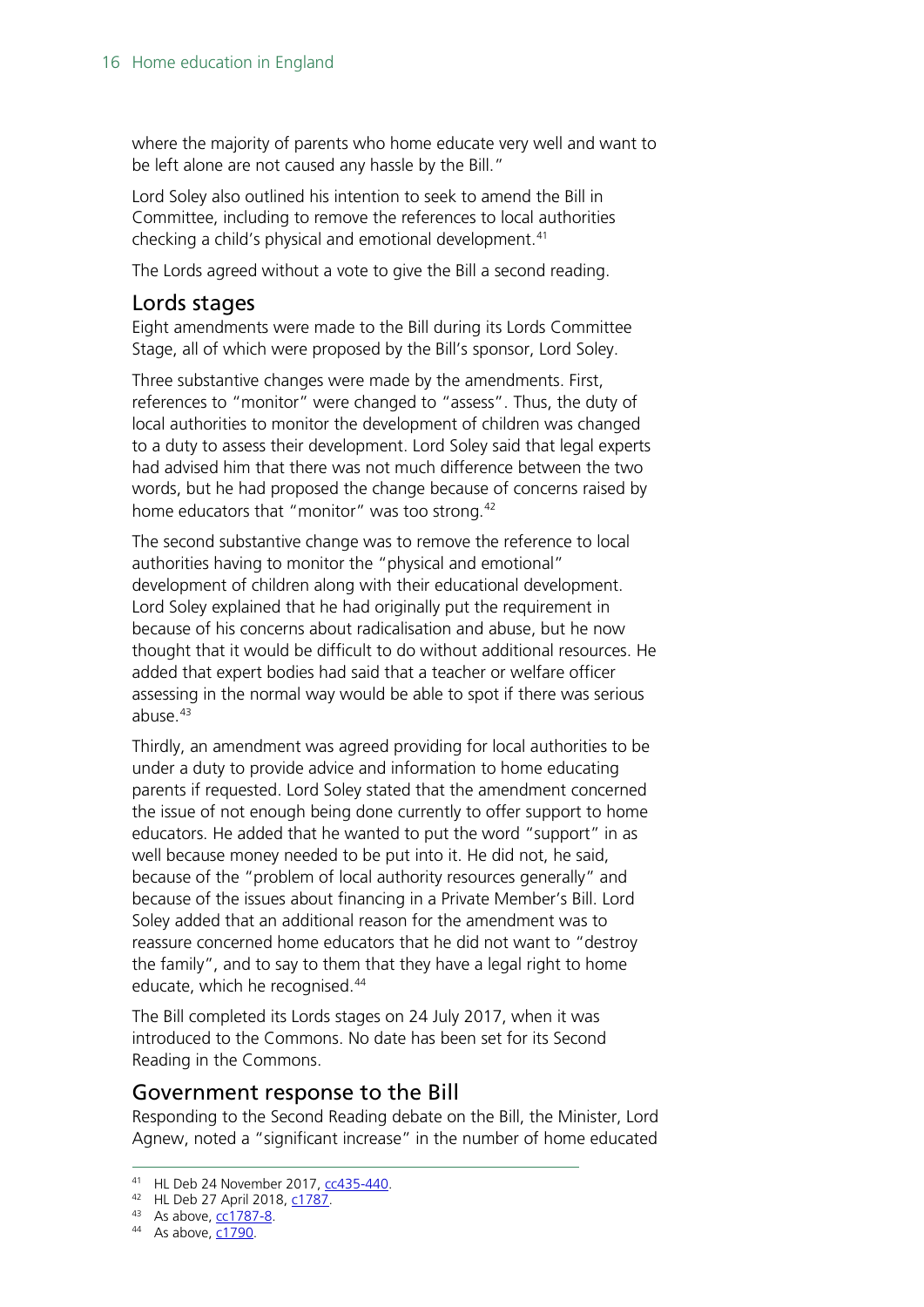children in recent years and said that this "raises questions about the adequacy of the current arrangements for ensuring that these children receive a suitable education." The Government was persuaded, he said, "that the changing landscape of home education gives sufficient cause to look at the possibility of reform."

The Minister argued that what was needed initially was "a concerted effort to make the existing legal arrangements work better in the interests of parents, of local authorities and most of all the children themselves." Referring to local authorities being able to act in cases where children are not being well educated at home, he said that the Government believed that they "already have the tools for the job." He did announce, however, that the Government would consult on revised guidance on home education for parents and local authorities (see section 2.2 below):

I can confirm to noble Lords today that we intend to publish a draft of revised guidance documents on elective home education for local authorities and for parents, and consult on them. It will be an opportunity for all stakeholders to put forward their views. We will carefully consider all responses and then publish the two guidance documents in their final form.[45](#page-16-0)

#### **Box 4: Integrated Communities Green Paper and Home Education**

Plans to look at revising the guidance around home education were also outlined in the Government's [Integrated Communities Strategy Green Paper,](https://assets.publishing.service.gov.uk/government/uploads/system/uploads/attachment_data/file/696993/Integrated_Communities_Strategy.pdf) published in March 2018. The strategy noted the Government's concerns about cases where home educated children are not receiving a suitable education, and about cases where children are said to be home educated but are in fact attending an unregistered setting. It is essential, the strategy said, that local authorities can identify children who are missing education or are being neglected, but many local authorities currently feel that they lack the necessary powers.

The strategy stated that the Government would update its non-statutory guidance on home education so that it explains more clearly the respective rights and obligations of parents and local authorities, and that it would invite views on revising guidance on home education. The Government wanted, it said, "to gain wider acceptance for the proposition that greater oversight of children who are not receiving adequate education, including those attending unregistered settings and those for whom home education is not working properly, is needed."<sup>[46](#page-16-1)</sup>

In response to parliamentary questions in January 2018, Lord Agnew highlighted evidence that 80-90% of home educated children had previously been in school and so were known to local authorities (see box 2). He added that legal advice received by the Government since November 2017 indicated that "local authorities' powers in relation to home education often go further than is appreciated." The Government would, he said, reflect this in the updated guidance on home education, the drafts of which he expected to be produced for consultation "in the next few weeks. "[47](#page-16-2)

The Minister also said that he would like to look at making examination facilities available more easily for home-educated children. He finished

<span id="page-16-0"></span> <sup>45</sup> HL Deb 24 November 2017, [cc464-467.](https://hansard.parliament.uk/lords/2017-11-24/debates/141D7347-083E-4EAF-9927-AD5283998B76/HomeEducation(DutyOfLocalAuthorities)Bill(HL)#contribution-2E6A705B-806B-429B-94FA-6AD300DD51AA)

<span id="page-16-1"></span><sup>46</sup> HM Government, [Integrated Communities Strategy Green Paper](https://assets.publishing.service.gov.uk/government/uploads/system/uploads/attachment_data/file/696993/Integrated_Communities_Strategy.pdf), March 2018, pp27 & 34.

<span id="page-16-2"></span><sup>47</sup> HL Deb 24 January 2018, [cc1013-5.](https://hansard.parliament.uk/lords/2018-01-24/debates/8703FC0E-BC0C-4630-926F-9B71978F6073/ChildrenSchoolAttendance)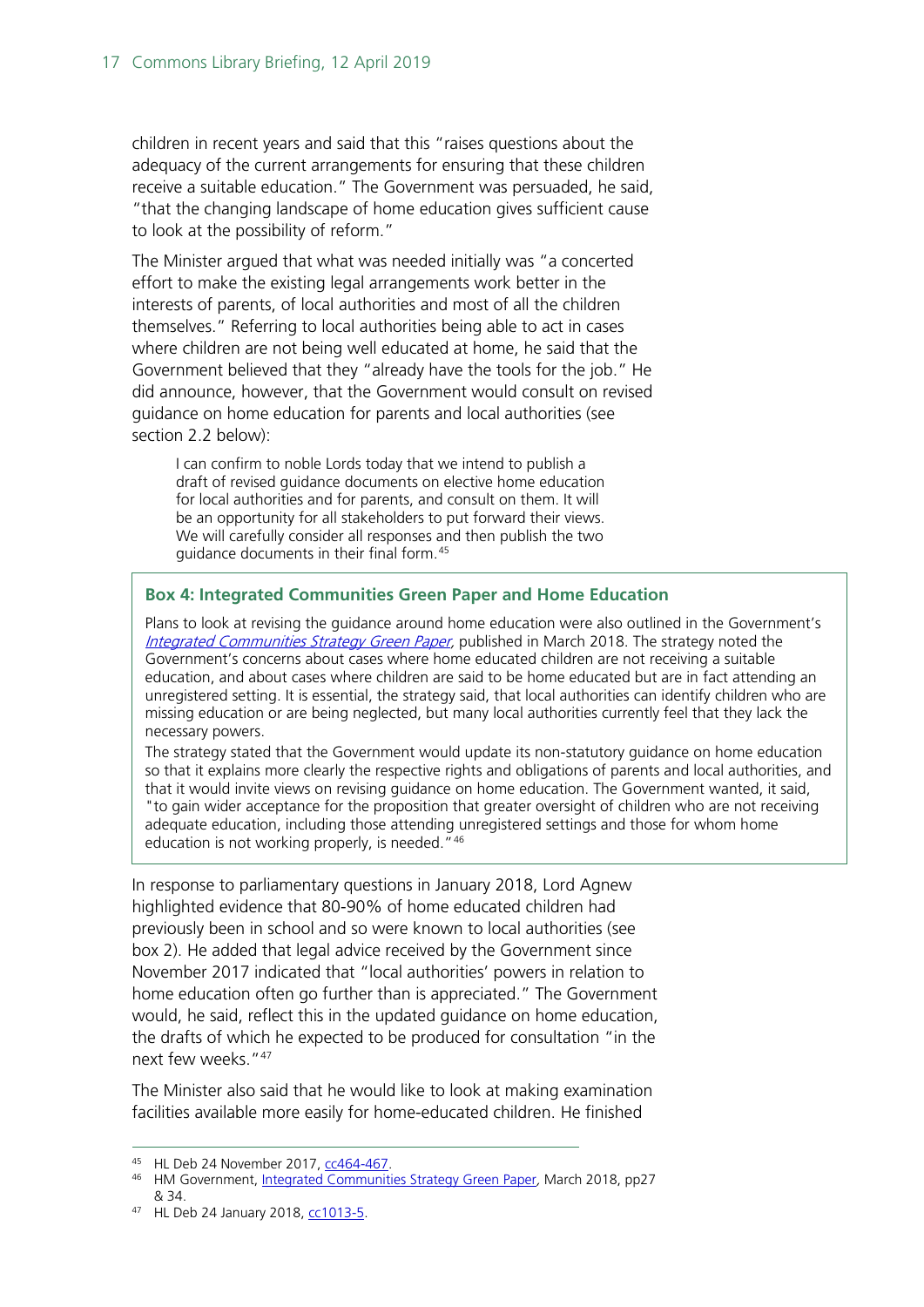by saying that the Government was "keeping an open mind on the Bill."[48](#page-17-1)

Contributing to the Committee Stage debate, Lord Agnew stated that it remained the Government's position that they "understood the concerns" that had led to the Bill's introduction. The Government, he said, were interested in the Bill and "welcome[d] the debate it has engendered…but the position remains that the Government are not formally supporting it."<sup>[49](#page-17-2)</sup>

## <span id="page-17-0"></span>2.2 Call for evidence and consultation on draft guidance

Following on from its comments in response to *The Home Education* (Duty of Local Authorities) Bill and in its Integrated Communities Strategy Green Paper (see section above), on 10 April 2018 the Government published a [call for evidence on issues connected with](https://consult.education.gov.uk/school-frameworks/home-education-call-for-evidence-and-revised-dfe-a/supporting_documents/Elective%20home%20educationcall%20for%20evidence%20%20consultation.pdf)  [home education.](https://consult.education.gov.uk/school-frameworks/home-education-call-for-evidence-and-revised-dfe-a/supporting_documents/Elective%20home%20educationcall%20for%20evidence%20%20consultation.pdf) The call for evidence asks for the views of parents and local authorities on a number of areas, including:

- **The registration of home educated children**: the call for evidence cites the argument that it is not possible to have effective oversight and monitoring of provision made by homeeducating parents unless there is mandatory registration. It also notes, however, that the Government is aware of the view that compulsory registration may set back efforts made by local authorities to build working relationships with home educators. The consultation seeks views on, among other things, the effectiveness of current voluntary registration schemes, and what the advantages and disadvantages would be of mandatory registration.
- **The monitoring of home education provision:** the call for evidence notes that there is currently "no clear legal framework for local authorities to monitor home education" and states that a registration scheme on its own may not be very effective without some system of oversight and monitoring. It also emphasises, however, the need for any monitoring to be proportionate. The consultation seeks views on the effectiveness of current arrangements and on what changes may be necessary to ensure that the system of monitoring is satisfactory and proportionate.
- **Support available for home-educating families:** the call for evidence notes complaints that it can be difficult for home educated children to enter public examinations. It also sets out the Government's view that families who want to home educate should be able to get advice and support from their local authority. The consultation seeks views on how access to public exams may be improved for home educated children, and also whether there should be a duty on local authorities to provide advice and support to home educating families.

 <sup>48</sup> HL Deb 24 January 2018, [cc1013-5.](https://hansard.parliament.uk/lords/2018-01-24/debates/8703FC0E-BC0C-4630-926F-9B71978F6073/ChildrenSchoolAttendance)

<span id="page-17-2"></span><span id="page-17-1"></span><sup>49</sup> HL Deb 27 April 2018, [cc1785-6.](https://hansard.parliament.uk/lords/2018-04-27/debates/2FD5CFFD-B071-413A-B319-251C64ECB2E4/HomeEducation(DutyOfLocalAuthorities)Bill(HL)#contribution-A713439E-61B6-4B1E-AB40-1F0014B7BDD5)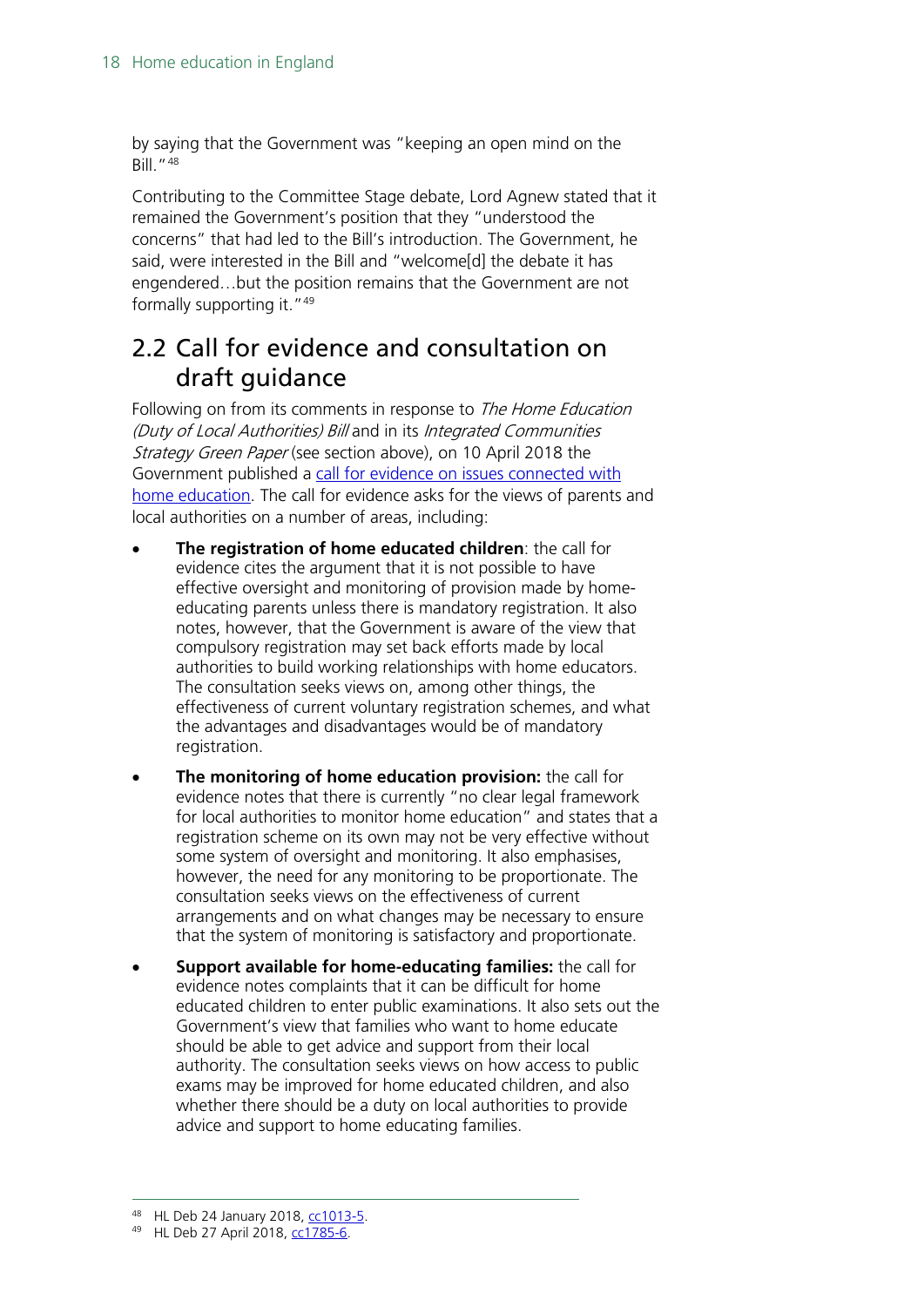The call for evidence also sought views on a range of other areas, including:

- Whether there should be financial consequences for schools if a parent withdraws their child to educate at home
- Whether there should be any change to the requirement that local authority consent is required to remove a child's name from the roll at a maintained special school if they were placed there by the authority.

The call for evidence closed on 2 July 2018.<sup>[50](#page-18-1)</sup>

#### <span id="page-18-0"></span>Government response

The Government published a response to the call for evidence on 2 April 2019, at the same time that it launched a consultation on children not in school (see below).

3,441 responses were received to the call for evidence. The DfE reported that responses to the call for evidence largely reflected existing debates on home education and fitted into three broad themes:

- Local authorities and other organisations were strongly in favour of a statutory system of registering children deemed to be educated at home, whereas a majority of individuals responding were against this.
- Local authorities and other organisations were strongly in favour of an enhanced and statutory framework to allow authorities to monitor and assess the suitability of the home education for individual children. A majority of individuals responding were opposed to any formal monitoring powers, and often viewed local authorities as already too intrusive.
- More diverse views about support for home educators. Many individuals and some local authorities said there was a need for more support, but there was no unanimity on what changes were required. Difficulty in accessing exams was identified as in need of improvement.

A detailed summary of the analysis of the responses was set out in an annex to the response document.<sup>[51](#page-18-2)</sup>

In its response the Government stated that it had no wish to alter the basic right of parents to educate their children at home and noted that many who take this approach produce very good results. It added however, that it does not believe that recent growth in the number of home educated children is due to any significant growth in people believing in the virtues of home education in its own right. Rather, it said, the factors are often more negative (e.g. disagreements with the school) and that, while parents may try their best, this does not mean that the education provided is suitable in all cases. It also highlighted the use of unregulated settings which, although sometimes legitimate,

<span id="page-18-1"></span><sup>&</sup>lt;sup>50</sup> Department for Education, *Elective home education: call for evidence: Government* [consultation,](https://consult.education.gov.uk/school-frameworks/home-education-call-for-evidence-and-revised-dfe-a/supporting_documents/Elective%20home%20educationcall%20for%20evidence%20%20consultation.pdf) April 2018.

<span id="page-18-2"></span><sup>&</sup>lt;sup>51</sup> Department for Education, *Elective Home Education: Call for Evidence 2018:* [Government consultation response](https://assets.publishing.service.gov.uk/government/uploads/system/uploads/attachment_data/file/791552/EHECfEResponseDocumentv9.4.pdf), April 2019, pp6-7.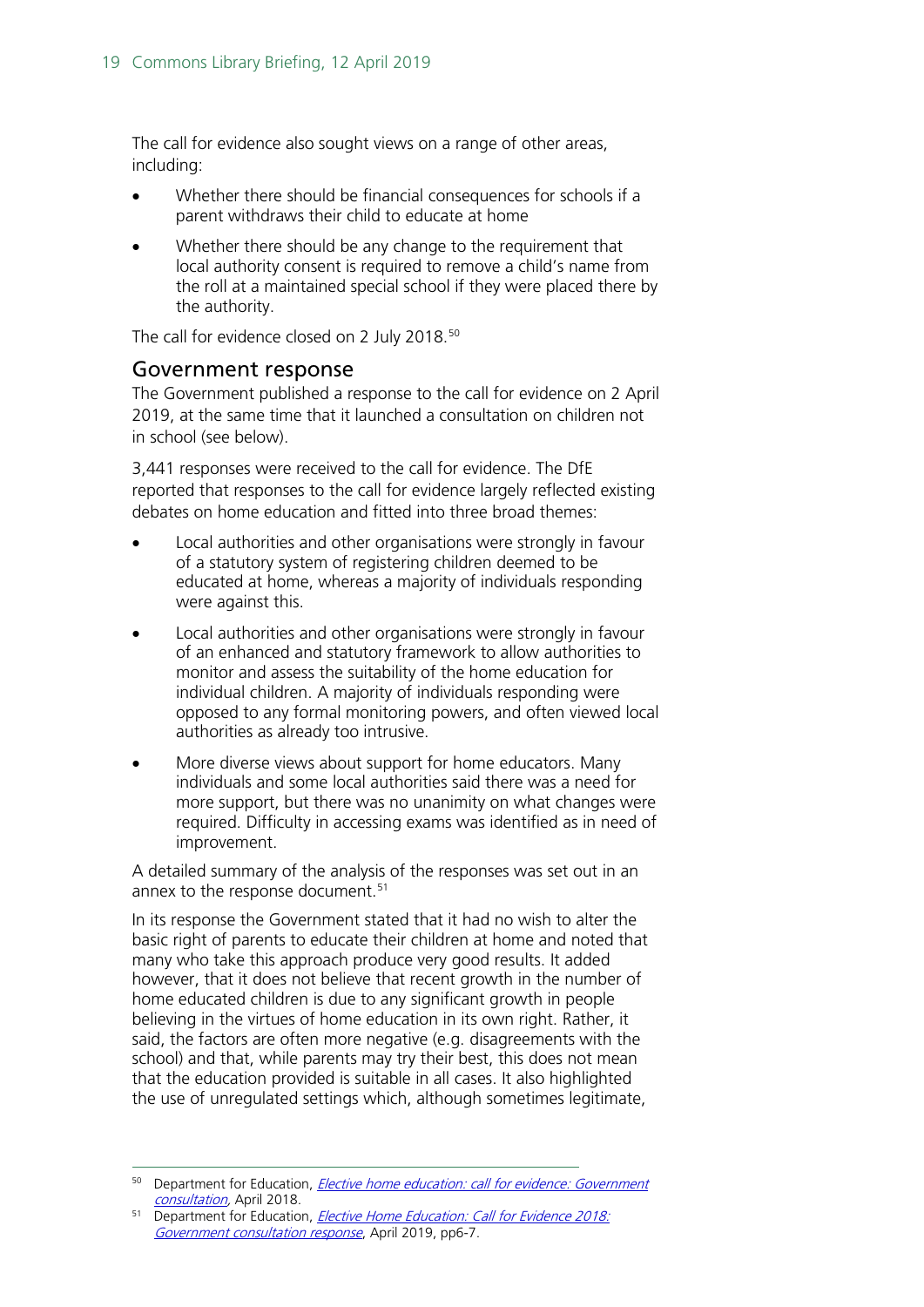could give rise to an absence of suitable education and potential safeguarding risks.

The Government stated that, "despite the lack of consensus on the need to alter the framework within which home education operates, [it] believes that there is a basis for changing the landscape for children not in mainstream school education in order to help achieve the aim that every child should receive a good education." It added that "at the heart of any change would be the need for proportionality, parental choice and respect and recognition of the diversity of education settings."

It stated that it intended to consult on possible legislation to this end. The consultation was published on 2 April 2019 at the same time as the response to the call for evidence (see section 2.3 below for further information on the consultation). $52$ 

#### <span id="page-19-0"></span>Draft guidance

Alongside the call for evidence, the Government also published draft versions of two guidance documents about home education for consultation, one intended for [local authorities](https://consult.education.gov.uk/school-frameworks/home-education-call-for-evidence-and-revised-dfe-a/supporting_documents/Elective%20home%20educationGuide%20for%20LAs.pdf) and the other for [parents.](https://consult.education.gov.uk/school-frameworks/home-education-call-for-evidence-and-revised-dfe-a/supporting_documents/Elective%20home%20educationGuide%20for%20parents.pdf)

The revised quidance was published in its final form on 2 April 2019. Further information on the contents of the guidance is provided in section 1 above.

### <span id="page-19-1"></span>2.3 Government consultation

Following the earlier call for evidence on home education (see above), on 2 April 2019 the DfE published a consultation on proposed legislation concerning children not in school. The consultation closes on 24 June 2019.

The consultation noted that increasing numbers of children are receiving their principal education outside of mainstream schools. Some of these, it said, are being educated very well at home by parents, but others are receiving "such education as they get…mainly or entirely through attendance at unsuitable settings such as unregistered independent schools or multiple part-time settings". There are also likely to be a number of children, it added, who are receiving an unsuitable education because their parents cannot educate them effectively at home. The consultation stated that it is "mainly in the interest of such vulnerable children that the proposals" are being brought forward.<sup>53</sup>

The consultation seeks views on proposals to create four new duties in primary legislation. It also seeks views on the practical ways in which the system would operate, which would be set out in secondary legislation. The four proposals comprise:

#### 1 **The introduction of a new duty in primary legislation on local authorities to maintain a register of children of**

<span id="page-19-2"></span><sup>&</sup>lt;sup>52</sup> Department for Education, *Elective Home Education: Call for Evidence 2018:* [Government consultation response](https://assets.publishing.service.gov.uk/government/uploads/system/uploads/attachment_data/file/791552/EHECfEResponseDocumentv9.4.pdf), April 2019, pp8-10.

<span id="page-19-3"></span><sup>53</sup> Department for Education, *Children not in school: proposed legislation Government* [consultation](https://consult.education.gov.uk/school-frameworks/children-not-in-school/supporting_documents/EHE2019consultationpaperv9.5.pdf), April 2019, pp8-9.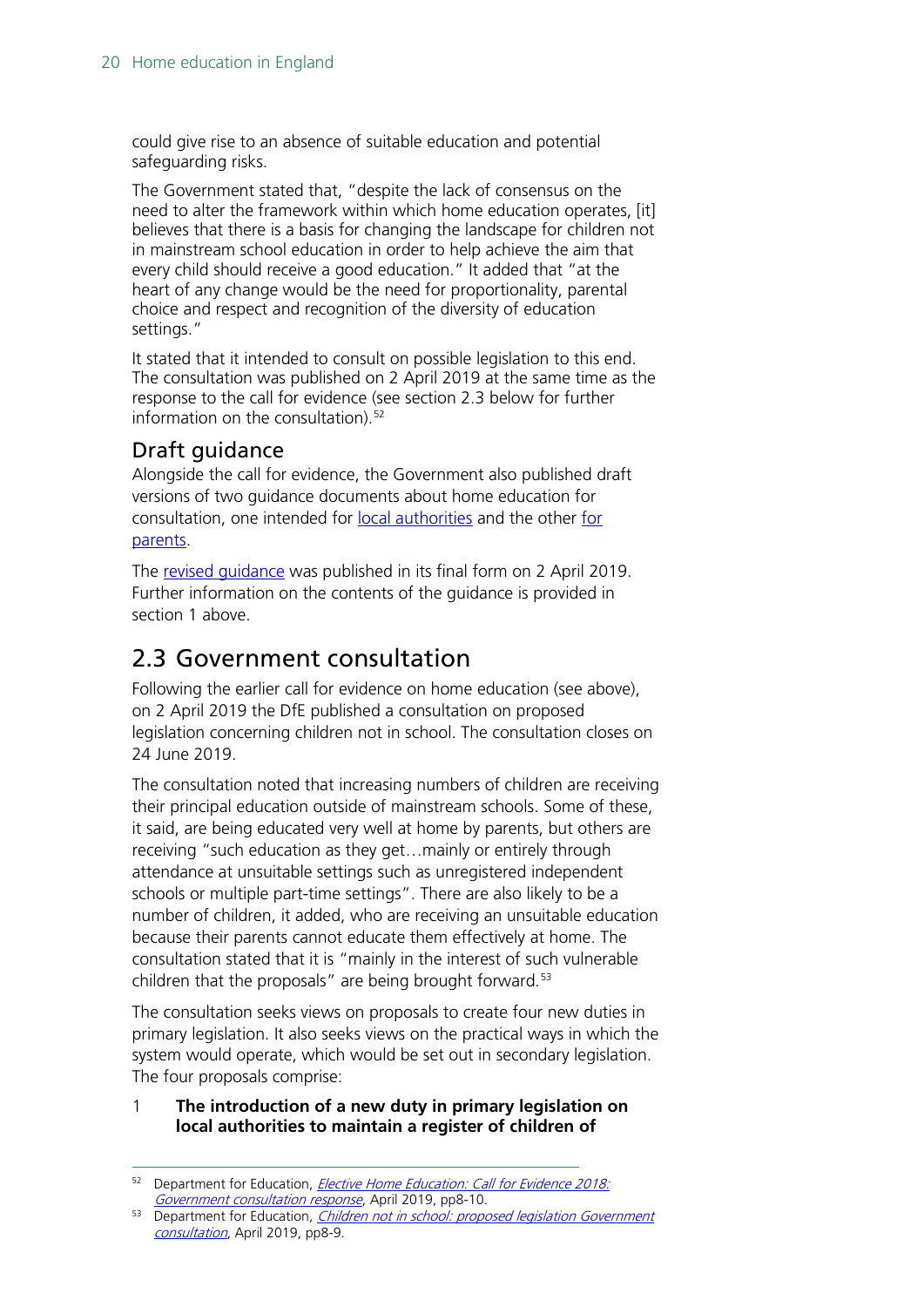**compulsory school age who are not registered at a statefunded or registered independent school.** The operational details of how local authorities would be required to maintain the register would be set out in regulations, to allow for changes in the light of experience. If the proposal is taken forward, the draft regulations would be available alongside the draft bill that will be published before being introduced into Parliament. The consultation states that the register would not change local authorities' powers regarding assuring themselves of the suitability of education or their safeguarding duties.

- 2 **The introduction of a duty on parents to provide information to their local authority if their child is within scope of the register.** The consultation states that this would help to ensure that the register maintained by a local authority is as complete as possible. As with the register, the basic duty would be provided for in primary legislation but the more detailed aspects would be contained in regulations. The Government states that it does not want to create a criminal offence for noncompliance or to introduce financial penalties. Rather, it proposes that failure of a parent to comply with the registration duty would be a trigger for the school attendance order process (see section 1.3 above).
- **3 The introduction of a duty on education settings attended by children on the register to respond to enquiries from local authorities about the education provided to individual children.** The purpose would be to enable local authorities to obtain more complete information about where a child's education takes place for entry onto the register. The consultation states that the proposals do not seek to extend existing monitoring or assessment powers of local authorities. It adds that the proposal would not amount to a scheme for regulating these settings, and the duty would not extend to settings providing supplementary education outside normal school hours.
- **4 The introduction of a duty on local authorities to provide support to home educated families if requested by such families.** The consultation notes that some may view such a duty as providing an excuse for increased interference from local authorities. It states that the Government does not accept this view, but does believe that the duty should be to provide support only if requested.

The proposals do not, the DfE states, include any new powers for local authorities to monitor the suitability of education or and legislation on a more detailed definition of what constitutes a suitable education.<sup>[54](#page-20-0)</sup>

The consultation document states that the proposals depend on gaining suitable parliamentary time for primary legislation and there would need to be an implementation period for local authorities. As a result, it says, no detailed timetable for implementation can be given and "full roll-out might be two to three years away."<sup>[55](#page-20-1)</sup>

<span id="page-20-0"></span><sup>&</sup>lt;sup>54</sup> Department for Education, *Elective Home Education: Call for Evidence 2018:* [Government consultation response](https://assets.publishing.service.gov.uk/government/uploads/system/uploads/attachment_data/file/791552/EHECfEResponseDocumentv9.4.pdf), April 2019, pp9-10.

<span id="page-20-1"></span><sup>&</sup>lt;sup>55</sup> Department for Education, *Children not in school: proposed legislation Government* [consultation](https://consult.education.gov.uk/school-frameworks/children-not-in-school/supporting_documents/EHE2019consultationpaperv9.5.pdf), April 2019, p9.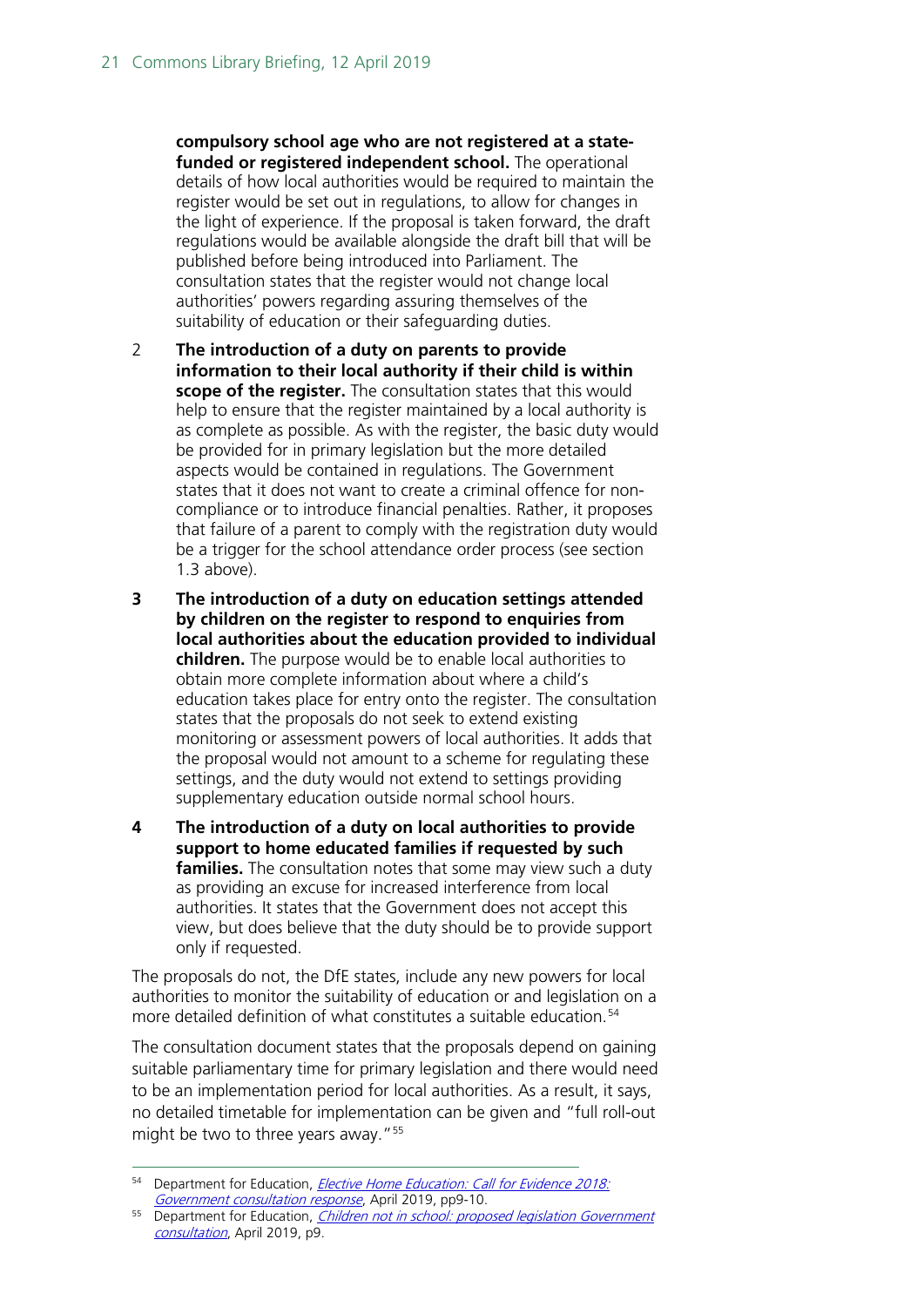An equalities log, United Nations Convention on the Rights of the Child (UNCRC) assessment and family impact document were published alongside the consultation document and can be accessed via the links below:

- Department for Education, UNCRC assessment: Children Not In **[School Consultation](https://consult.education.gov.uk/school-frameworks/children-not-in-school/supporting_documents/BRANDED_UNCRC%20assessmentEHEproposalsv2.0.pdf)**.
- Department for Education, Family Test: Children Not In School [consultation proposals](https://consult.education.gov.uk/school-frameworks/children-not-in-school/supporting_documents/BRANDED_Family%20TestEHE2019v2.0.pdf).
- Department for Education, *[Equalities log.](https://consult.education.gov.uk/school-frameworks/children-not-in-school/supporting_documents/BRANDEDTheEqualitiesLogBlankTemplateEHE2019consultationv4.0.pdf)*

### <span id="page-21-0"></span>2.4 Past proposal for the registration of home educators

#### <span id="page-21-1"></span>The 2009 Badman Report

In January 2009, Graham Badman, the former Director of Children's Services at Kent County Council, was asked by the then Secretary of State for Children, Schools and Families to review whether the right systems were in place to allow local authorities to ensure that concerns about the safety, welfare or education of home educated children were addressed quickly and effectively.<sup>[56](#page-21-2)</sup>

The report, Review of Elective Home Education, was published on 11 June 2009.<sup>[57](#page-21-3)</sup> It made 28 recommendations, including that a compulsory annual registration scheme for home educators should be established. Under the proposed registration scheme, all parents planning to home educate their children would have to inform the local authority; the authority could refuse registration if there was clear evidence of safeguarding concerns.

The review further recommended that parents should be asked to submit a statement of their intended approach to the child's education, including what they aimed to achieve over the following 12 months. Local authority officials would have the right to access the home to check that the child was safe and well and making progress against their learning statement.<sup>[58](#page-21-4)</sup>

Amongst the report's other recommendations were:

that local authorities should provide more support to home educating families, for example through helping provide access to the national examinations system, sports facilities, libraries and music tuition;<sup>59</sup> and

<span id="page-21-2"></span><sup>&</sup>lt;sup>56</sup> "Morgan: Action to ensure children's education and welfare", DCSF Press Notice 19<br>January 2009.

<span id="page-21-3"></span><sup>&</sup>lt;sup>57</sup> Graham Badman, *The Report to the Secretary of State on the Review of Elective* [Home Education in England](https://www.education.gov.uk/consultations/downloadableDocs/PDF%20FINAL%20HOME%20ED.pdf), HC 610, June 2009.

<span id="page-21-4"></span><sup>58</sup> As above, pp38 & 40.

<span id="page-21-5"></span> $59$  As above, p41.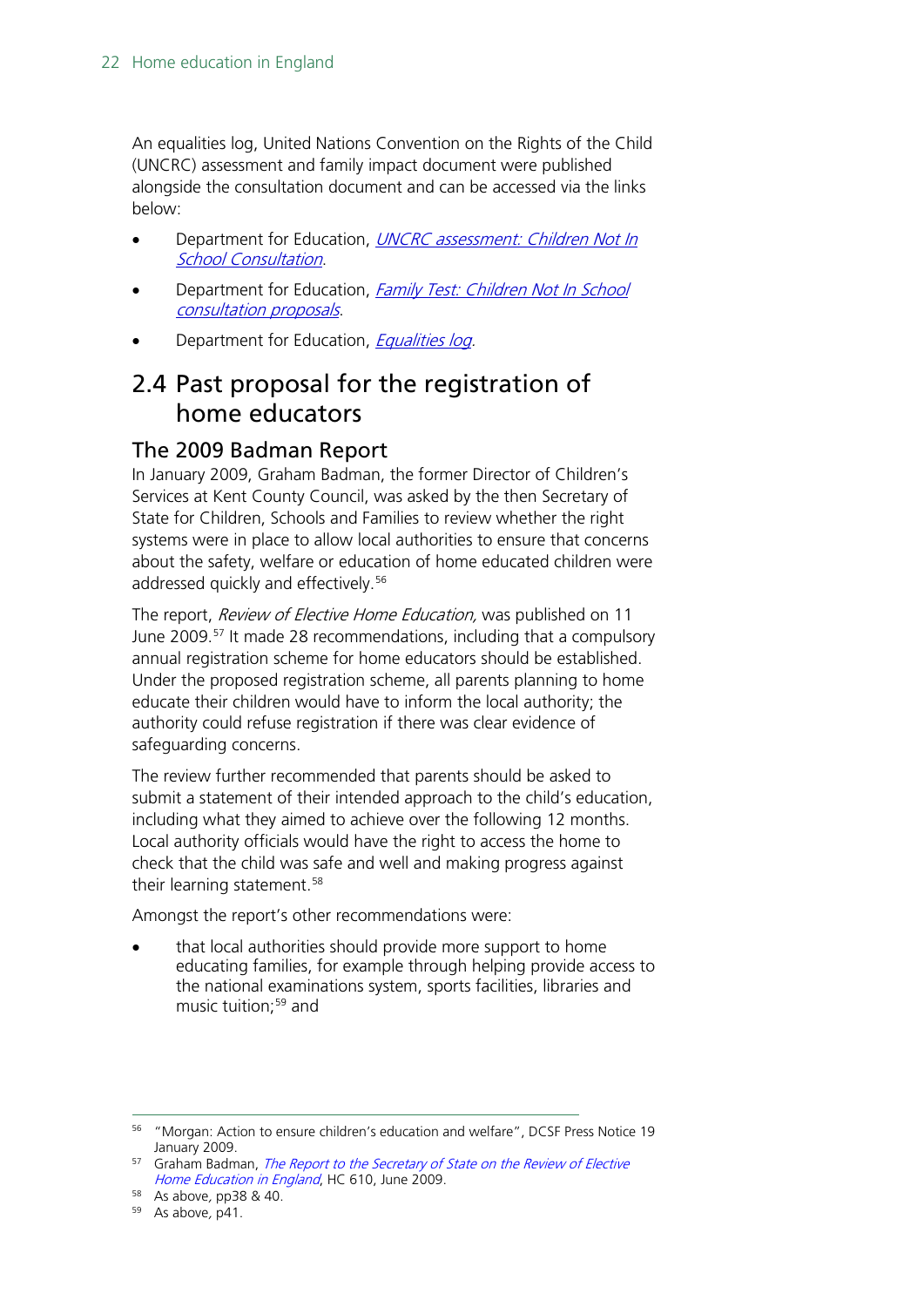that the Government should review the current statutory definition of what constitutes a 'suitable' and 'efficient' education. [60](#page-22-1)

The report received a hostile response from some home educators, who believed that the proposals were unnecessary and would allow the state an "unprecedented intrusion into family life".<sup>[61](#page-22-2)</sup>

#### **Government response**

In a [written ministerial statement on 11 June 2009](http://www.publications.parliament.uk/pa/cm200809/cmhansrd/cm090611/wmstext/90611m0001.htm#09061143000011) the then Secretary of State for Children, Schools and Families, Ed Balls, announced a public consultation on proposals to establish a registration scheme for home educators so that they could be introduced to Parliament at the earliest opportunity.[62](#page-22-3) The consultation closed on 19 October 2009.

In its [full response to the Badman Review,](http://dera.ioe.ac.uk/10556/1/index.html%3Fid%3D6667) published on 9 October 2009, the Government additionally stated that it would commission a review in early 2010 to clarify what constituted a suitable and efficient education. In the event, the review had not started when Parliament was dissolved for the 2010 general election.

In its response the Government also agreed that home educators should have access to educational facilities and services such as work experience, libraries, and specialist music tuition. It stated that local authority staff supporting home educators would need to work with schools to see how such services could be provided.<sup>[63](#page-22-4)</sup>

#### <span id="page-22-0"></span>Children Schools and Families Bill

The *Children Schools and Families Bill* was introduced in the House of Commons on 19 November 2009. It sought to implement the recommendations of a number of independent reviews, including Graham Badman's *[Review of Elective Home Education in England](https://www.education.gov.uk/consultations/downloadableDocs/PDF%20FINAL%20HOME%20ED.pdf).*<sup>[64](#page-22-5)</sup>

The Bill as introduced included provisions to introduce a new requirement for local authorities in England to keep a register of all children of compulsory school age in their area who were entirely educated at home. Authorities would be required to monitor those children to ensure that they were safe and well and receiving a suitable education. The Bill also included powers to allow the procedural detail of the new registration scheme, and how it would operate, to be set out in regulations.

The Badman Review had recommended that local authority officers should have the right to speak to a home educated child alone, if that was deemed appropriate. There were strong representations against this and the Government stressed that under the provisions in the Bill, the

<span id="page-22-1"></span> $60$  As above, p39.

<span id="page-22-2"></span><sup>&</sup>lt;sup>61</sup> For example, see ["Get tough on home tuition to weed out abuse, says review"](http://www.theguardian.com/education/2009/jun/05/home-schooling-education-crack-down) Guardian, 5 June 2009 and "No place like home", Sunday Times, 14 June 2009 p9.

<span id="page-22-3"></span><sup>62</sup> [HC Deb 11 June 2009 c44-5WS.](http://www.publications.parliament.uk/pa/cm200809/cmhansrd/cm090611/wmstext/90611m0001.htm#09061143000011)

<span id="page-22-4"></span><sup>&</sup>lt;sup>63</sup> Department for Children Schools and Families, *DCSF response to the Badman* [Review of Elective Home Education in England](http://dera.ioe.ac.uk/10556/1/index.html%3Fid%3D6667), October 2009.

<span id="page-22-5"></span><sup>64</sup> [Children Schools and Families Bill,](http://www.publications.parliament.uk/pa/cm200910/cmbills/008/10008.i-iii.html) Bill 8 of Session 2009-2010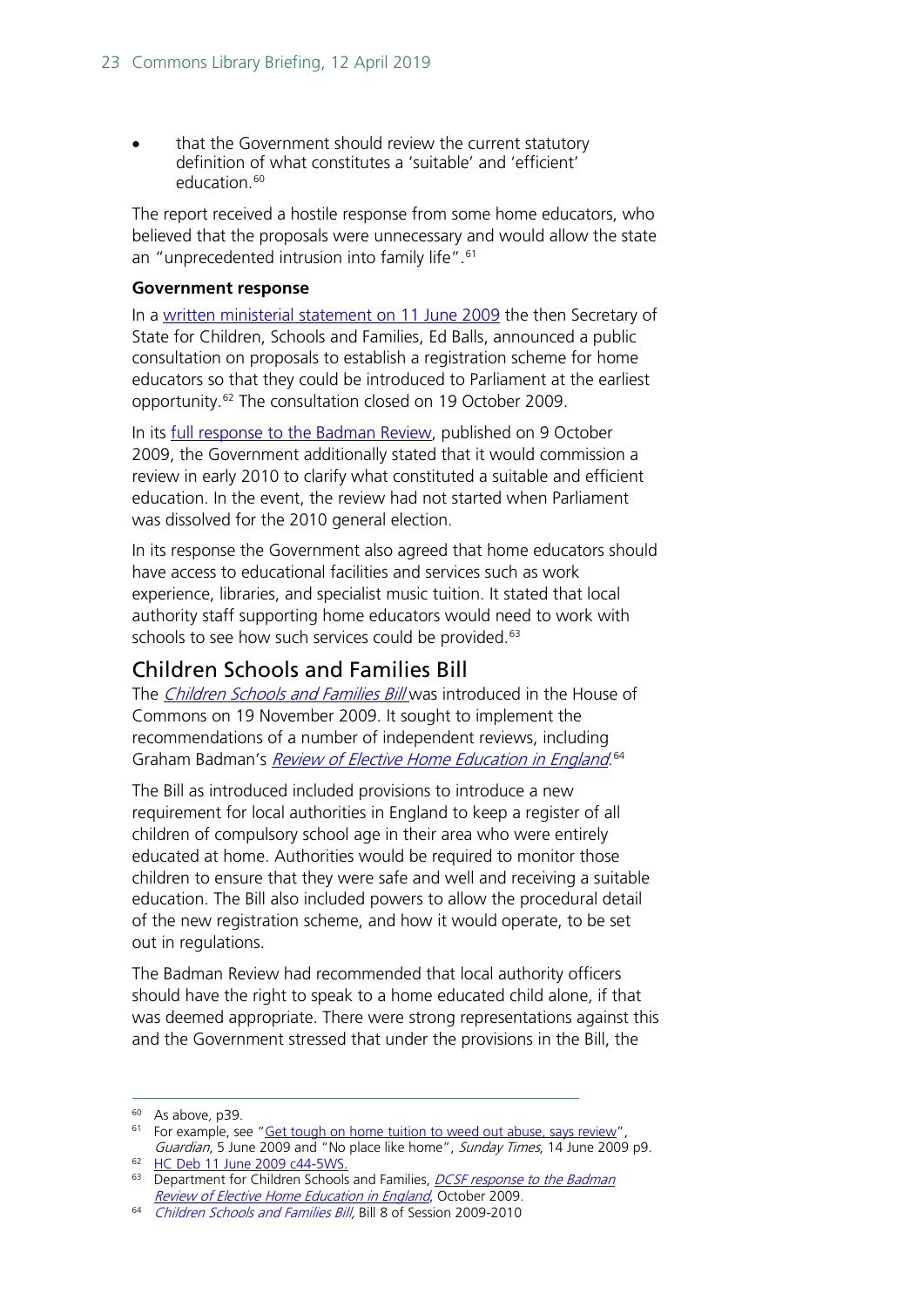right to see the child alone would only be with the permission and agreement of the parent.<sup>[65](#page-23-0)</sup>

#### **Children, Schools and Families Committee inquiry**

Following a short inquiry, the Children, Schools and Families Committee published a [report on home education](http://www.publications.parliament.uk/pa/cm200910/cmselect/cmchilsch/39/39i.pdf) on 16 December 2009, shortly after the publication of the *Children, Schools and Families Bill.*<sup>[66](#page-23-1)</sup>

The report supported proposals to introduce annual registration for home educating families. However, in view of the concerns expressed by home educators, the report suggested that registration should be voluntary. It further recommended that the voluntary registration system should be reviewed after two years and that if the arrangements did not meet expectations then a system of compulsory registration should be introduced.

The report also supported the requirement for home educating families to provide some form of statement of their intended approach to their child's education and stated that this should be supplemented by meetings between home educating families and local authority officers on at least an annual basis.

The committee suggested that existing safeguarding legislation was the appropriate mechanism for the purpose of safeguarding and promoting the welfare of home educated children, and that the proposed annual visits would offer little direct safeguarding benefit over and above this. The Committee strongly discouraged the notion that local authority home education teams should be given a more overt safeguarding role.[67](#page-23-2)

#### **Removal of the home education provisions from the Bill**

The *Children's Schools and Families Bill* provided for the registration system to come into effect from April 2011. However, the relevant provisions were removed from the Bill on 8 April 2010 because no agreement on them could be reached between the Government and opposition parties before the dissolution of Parliament for the 2010 general election.<sup>[68](#page-23-3)</sup> They were therefore not included in the Bill that became the Children, Schools and Families Act 2010.

<span id="page-23-0"></span> <sup>65</sup> [HC Deb 19 November 2009 cc175-6](http://www.publications.parliament.uk/pa/cm200910/cmhansrd/cm091119/debtext/91119-0003.htm#09111936000002)

<span id="page-23-1"></span><sup>&</sup>lt;sup>66</sup> Children, Schools and Families Committee, *[The Review of Elective Home Education](http://www.publications.parliament.uk/pa/cm200910/cmselect/cmchilsch/39/39i.pdf)*, 16 December 2009, HC 39-I.

<span id="page-23-3"></span><span id="page-23-2"></span><sup>67</sup> As above.

<sup>68</sup> DCSF, [Statement on the Children, Schools and Families Bill,](http://webarchive.nationalarchives.gov.uk/20100511104923/http:/dcsf.gov.uk/news/index.cfm?event=news.item&id=statement_on_the_children_schools_and_families_bill) 7 April 2010.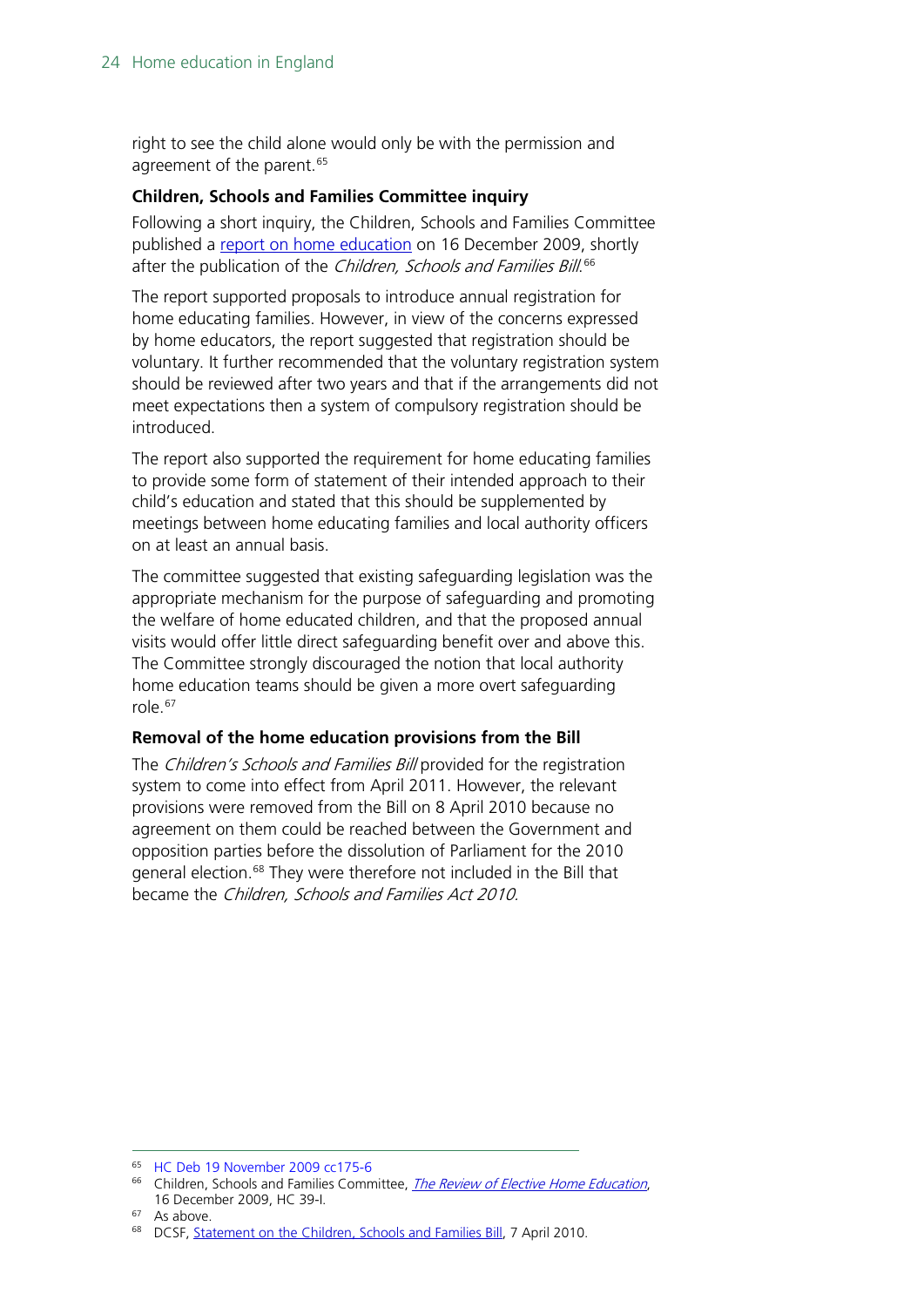## <span id="page-24-0"></span>3. Issues and reports

## <span id="page-24-1"></span>3.1 Off-rolling and home education

In recent years concerns have been raised about schools removing pupils from their roll without a formal permanent exclusion, or by encouraging parents to remove their child, when the removal is primarily in the interests of the school (e.g. to relieve financial pressure or 'game' the school performance system). This practice is referred to as 'off-rolling'. Exclusion for non-disciplinary reasons is illegal and the DfE has made it clear that it considers off-rolling unacceptable.

Concerns have been raised regarding schools off-rolling pupils by pressurising their parents to educate them at home. For example, in a [letter](https://assets.publishing.service.gov.uk/government/uploads/system/uploads/attachment_data/file/752721/HMCI_PAC_letter_311018.pdf) to the Public Accounts Committee in October 2018 the Chief Inspector of Schools, Amanda Spielman, stated that Ofsted had "a lot of anecdotal evidence that suggests that parents are home-educating their children under duress, to prevent exclusion." She added that, while Ofsted accepts that home education is a legitimate choice and is often done well, often the parents of off-rolled children "do not have the capacity to provide a good standard of education."<sup>[69](#page-24-3)</sup>

Similar concerns have been raised by others, including the Schools Adjudicator and the Children's Commissioner in a February 2019 report (see section 3.5 below).

Further information is available in Library Briefing 8444, [Off-rolling in](https://researchbriefings.parliament.uk/ResearchBriefing/Summary/CBP-8444#fullreport)  [English schools.](https://researchbriefings.parliament.uk/ResearchBriefing/Summary/CBP-8444#fullreport)

## <span id="page-24-2"></span>3.2 Unregistered schools

There has been an increased focus in recent years on the potential safeguarding risks posed by unregistered schools. The home education guidance for local authorities states that some children said to be educated at home may in practice spend large amounts of time at various such unregistered settings, including unregistered independent schools. (these are distinct from part-time settings, which are genuinely supplementary to home education). $70$ 

In a series of letters to the Secretary of State, the former Chief Inspector of Schools, Sir Michael Wilshaw, raised concerns about "the safety of children who are being educated in unregistered schools." He also expressed a belief that there was a link between an increase in the number of home educated children and the growth of unregistered schools.<sup>[71](#page-24-5)</sup> For example, in [a letter of May 2016,](https://www.gov.uk/government/uploads/system/uploads/attachment_data/file/523694/Unregistered_schools_advice_note_16_May_2016.pdf) he stated:

Evidence inspectors have gathered over recent weeks has also reaffirmed my belief that there is a clear link between the growth of unregistered schools and the steep rise in the number of

<span id="page-24-3"></span><sup>&</sup>lt;sup>69</sup> Letter from Amanda Spielman to Meg Hiller MP, Chair of the Public Accounts [Committee,](https://assets.publishing.service.gov.uk/government/uploads/system/uploads/attachment_data/file/752721/HMCI_PAC_letter_311018.pdf) 30 October 2018.

<span id="page-24-4"></span><sup>&</sup>lt;sup>70</sup> Department for Education, *[Elective Home Education:](https://assets.publishing.service.gov.uk/government/uploads/system/uploads/attachment_data/file/791527/Elective_home_education_gudiance_for_LAv2.0.pdf) Departmental guidance for* local authorities, April 2019, p35.

<span id="page-24-5"></span><sup>71</sup> Ofsted, [Advice letter from Sir Michael Wilshaw, Her Majesty's Chief Inspector,](https://www.gov.uk/government/uploads/system/uploads/attachment_data/file/484458/151211_HMCI_to_Secretary_of_State_advice_note_on_3_unregistered.pdf) on [unregistered schools,](https://www.gov.uk/government/uploads/system/uploads/attachment_data/file/484458/151211_HMCI_to_Secretary_of_State_advice_note_on_3_unregistered.pdf) 11 December 2015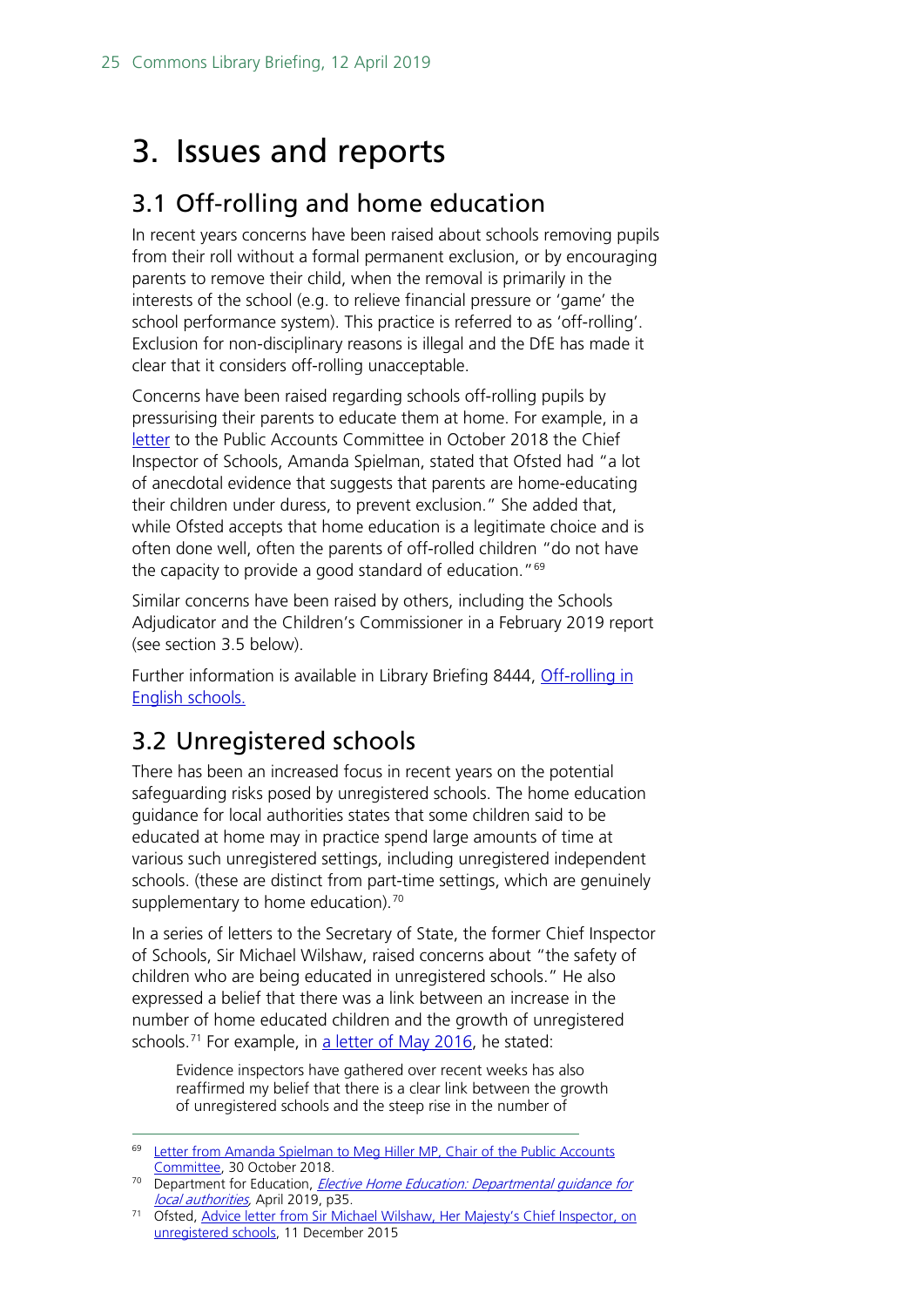children recorded as being home educated in England over the past few years.

I have previously voiced concern that many of those operating unregistered schools are unscrupulously using the freedoms that parents have to home educate their children as a cover for their activities. They are exploiting weaknesses in the current legislation to operate on the cusp of the law. Many are charging parents thousands of pounds to send their children to these unregistered schools.

In doing so, many are providing a sub-standard education, placing children at risk and undermining the government's efforts to ensure that all schools are promoting British values, including tolerance and respect for others.<sup>[72](#page-25-1)</sup>

In her [October 2018](https://assets.publishing.service.gov.uk/government/uploads/system/uploads/attachment_data/file/752721/HMCI_PAC_letter_311018.pdf) letter to the Public Accounts Committee, the current Chief Inspector, Amanda Spielman, similarly stated that in some cases "parents use home education as a guise to allow them to use illegal schools."[73](#page-25-2) Similar concerns were raised by the Children's Commissioner in a report in February 2019 (see section 3.6 below). On 12 April 2019, Ofsted published data on unregistered schools and stated that it estimated that as many as 6,000 children are being educated in unregistered settings.<sup>74</sup>

The home education guidance for local authorities notes that unregistered independent schools that meet the criteria for registration are operating illegally. The DfE, it states, works with Ofsted and local authorities to shut them down when they are found, and to bring prosecutions. The guidance adds that it is not illegal for parents to send their children to such settings simply because the setting is illegal. However, such a setting may not meet required educational standards and so the parent, by sending their child to it, may be failing to ensure that they receive a suitable education.<sup>[75](#page-25-4)</sup>

#### <span id="page-25-0"></span>Voluntary code for out-of-school education

In December 2018 the DfE published a consultation on a [voluntary code](https://www.gov.uk/government/consultations/out-of-school-settings-voluntary-safeguarding-code-of-practice)  [of practice for out-of-school education.](https://www.gov.uk/government/consultations/out-of-school-settings-voluntary-safeguarding-code-of-practice) The consultation closed on 24 February 2019 and the Government it yet to respond. The code covers a wide range of settings, including, for example, tuition or learning centres used by home educating parents. It sets out a range of areas that providers should consider, including safeguarding alongside other areas such as health and safety. $76$ 

An earlier [call for evidence,](https://www.gov.uk/government/uploads/system/uploads/attachment_data/file/480133/out_of_school_education_settings_call_for_evidence.pdf) published in November 2015, had set out proposals to require the registration of settings providing intensive out-

<span id="page-25-1"></span><sup>72</sup> Ofsted, Advice letter from Sir Michael Wilshaw, Her Majesty's Chief Inspector, in [respect of suspected illegal schools,](https://www.gov.uk/government/uploads/system/uploads/attachment_data/file/523694/Unregistered_schools_advice_note_16_May_2016.pdf) 16 May 2016.<br><sup>73</sup> Letter from Amanda Spielman to Meg Hiller MP, Chair of the Public Accounts

<span id="page-25-2"></span>[Committee,](https://assets.publishing.service.gov.uk/government/uploads/system/uploads/attachment_data/file/752721/HMCI_PAC_letter_311018.pdf) 30 October 2018.

<span id="page-25-3"></span><sup>&</sup>lt;sup>74</sup> [New data shows illegal schools are a huge nationwide problem,](https://www.gov.uk/government/news/new-data-shows-illegal-schools-are-a-huge-nationwide-problem) Ofsted, 12 April 2019.

<span id="page-25-4"></span><sup>&</sup>lt;sup>75</sup> Department for Education, *[Elective Home Education:](https://assets.publishing.service.gov.uk/government/uploads/system/uploads/attachment_data/file/791527/Elective_home_education_gudiance_for_LAv2.0.pdf) Departmental quidance for* local authorities, April 2019, p35.

<span id="page-25-5"></span><sup>&</sup>lt;sup>76</sup> Department for Education, <u>Out-of-school settings: voluntary draft safeguarding code</u> [of practice,](https://consult.education.gov.uk/regulatory-framework-unit/out-of-school-settings-voluntary-safeguarding-code/supporting_documents/Voluntary%20safeguarding%20code%20of%20practiceDraft%20guidance.pdf) December 2018, p15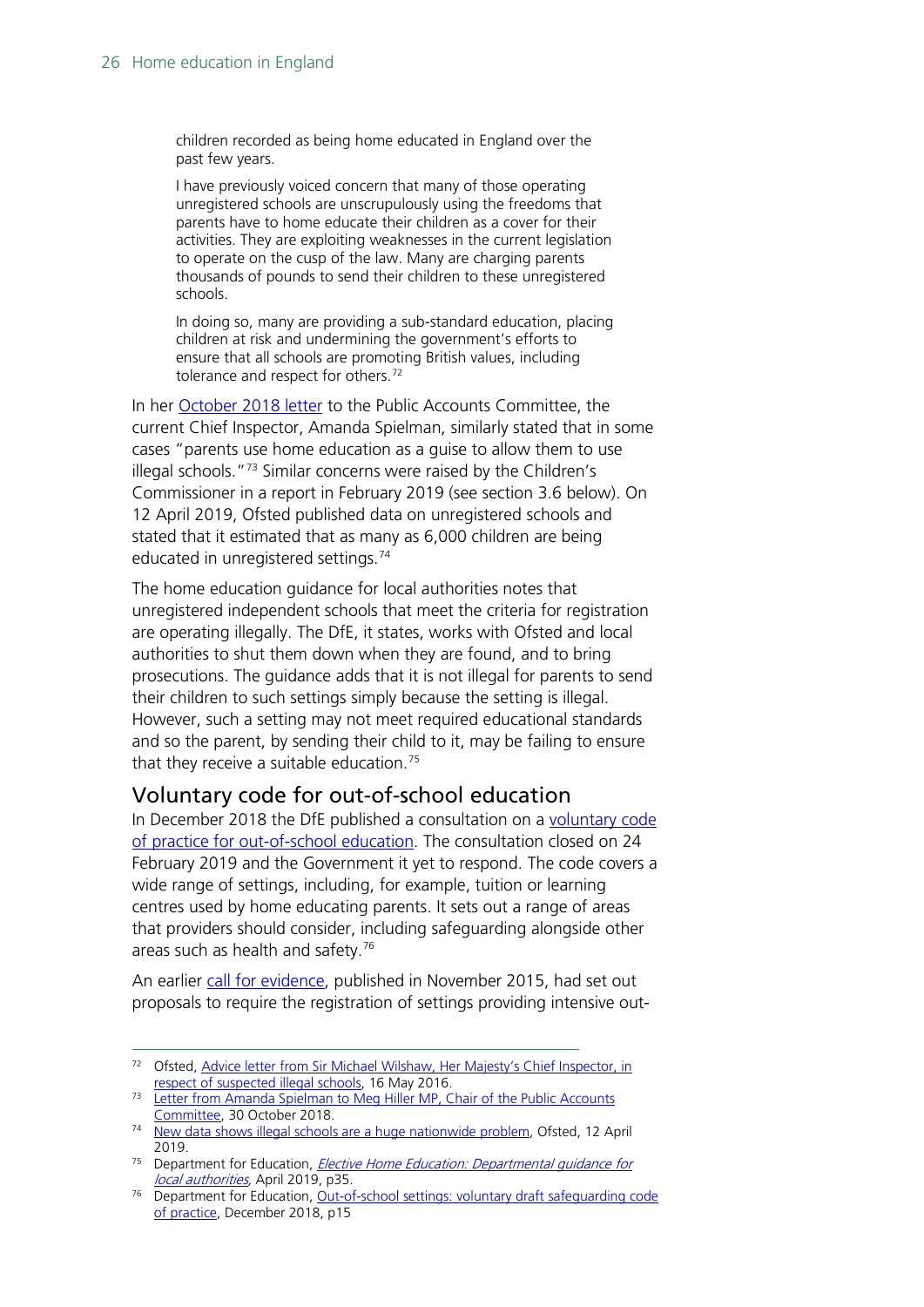of-school education.<sup>[77](#page-26-1)</sup> However, in its [response,](https://www.gov.uk/government/consultations/out-of-school-education-settings-registration-and-inspection) published in April 2018, the Government stated that it did not intend to proceed with the proposals. [78](#page-26-2)

Further information is available in Library Briefing 7345, [Counter](http://researchbriefings.parliament.uk/ResearchBriefing/Summary/CBP-7345)[extremism policy in English schools.](http://researchbriefings.parliament.uk/ResearchBriefing/Summary/CBP-7345)

## <span id="page-26-0"></span>3.3 Wood report

In May 2016, the Government published [the report of a review of local](https://www.gov.uk/government/publications/wood-review-of-local-safeguarding-children-boards)  [children safeguarding boards](https://www.gov.uk/government/publications/wood-review-of-local-safeguarding-children-boards) conducted by Alan Wood.

The report stated that a number of Directors of Children's Services and chairs of local children safeguarding boards had raised "the lack of effective statutory provision about children in unregistered school settings or receiving home education". They pointed, the report said, "to the fact that public agencies do not have the right to gather information on the children in such settings and have no way of assessing the level of risk children face."

The report argued that the issue of some home educating parents being unwilling to provide information to the local authority needed to be addressed urgently:

The majority of parents who arrange home education for their children work closely with, and share information with, the local authority. However, this is a voluntary act on behalf of the parent and a number of parents are not willing to provide information to the local authority. In both of these cases [unregistered settings and home education] the local authority is not able to assess either the quality of education being received by the child or whether there are any safeguarding issues that require attention. This needs to be addressed urgently. New guidance should be provided which makes clear the responsibility of parents to ensure information about their child's education is provided to the local authority.

It concluded that "the current guidance [which has now been updated] with regard to children who are educated at home – which some parents of children who attend unregistered settings will claim – needs urgent review in order to enable local authorities to fulfil their safeguarding responsibilities and ensure the wellbeing of those children."

The report also recommended that the DfE's safeguarding guidance, [Keeping Children Safe in Education,](https://www.gov.uk/government/publications/keeping-children-safe-in-education--2) should be reviewed to ensure it covers child protection and safeguarding issues in respect of unregistered school settings, independent schools and home education.[79](#page-26-3)

<span id="page-26-1"></span><sup>&</sup>lt;sup>77</sup> Department for Education, *[Out-of-school education settings: call for evidence](https://www.gov.uk/government/uploads/system/uploads/attachment_data/file/480133/out_of_school_education_settings_call_for_evidence.pdf)*, November 2015.

<span id="page-26-2"></span><sup>&</sup>lt;sup>78</sup> Department for Education, *Out-of-school education settings: Report on the call for* [evidence conducted November 2015 to January 2016,](https://assets.publishing.service.gov.uk/government/uploads/system/uploads/attachment_data/file/698250/Out-of-school_education_settings-Report_on_the_call_for-evidence.pdf) April 2018.

<span id="page-26-3"></span><sup>&</sup>lt;sup>79</sup> Department for Education, *Wood review of local safeguarding children boards*, May 2016, pp32-5.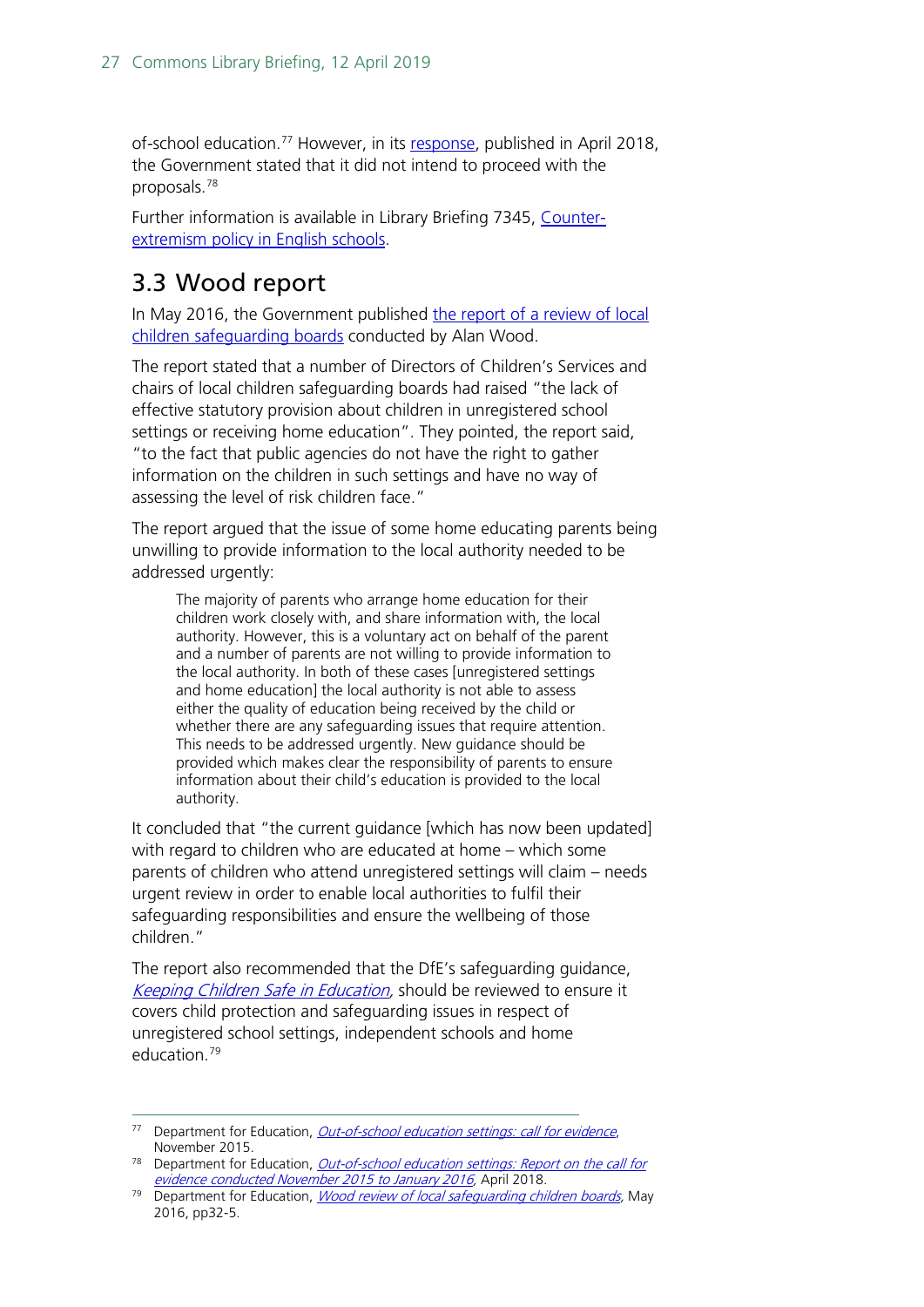The Government published its [response to the Wood Report](https://www.gov.uk/government/publications/wood-review-of-lscbs-government-response) in May 2016. The response did not explicitly refer to home education.<sup>[80](#page-27-1)</sup>

## <span id="page-27-0"></span>3.4 Casey Review

In December 2016, Dame Louise Casey published the report of her [review into opportunity and integration](https://www.gov.uk/government/publications/the-casey-review-a-review-into-opportunity-and-integration) (The Casey Review). In a section on home education, the report noted a number of valid reasons why some parents may choose to home educate their child but stated that:

While there are many proponents of the benefits and strengths of home education, there are a number of difficulties and risks associated with it and little evidence we could find to assess the educational attainment and socio-economic progress made by home educated children.<sup>[81](#page-27-2)</sup>

The report raised a number of issues associated with home education, including:

- The definition of suitable education in existing guidance [the guidance has now been updated], as an education that "primarily equips a child for life within the community of which he is a member, rather than the way of life in the country as a whole…", runs counter to efforts "to foster British values in schools across the country and contrary to efforts on integration and building cohesive communities which are based on shared values."
- The lack of a requirement for parents to notify local authorities that they are home educating their child means that authorities do not "have any sure way of knowing the extent of home education in their locality, nor the quality or 'suitability' of education being provided outside of school settings."
- Some people may be "misusing the right to home educate and its light regulation to place their children in unregistered and illegal schools."
- The current framework places "serious limitations" on the extent to which local authorities can be aware of any child protection issues arising from the nature of the education provided to a home educated child.<sup>[82](#page-27-3)</sup>

The report also welcomed the Government's tightening of regulations on pupil registration (see box 2) but noted that it only had the potential to improve the tracking of children who had been attending school before they are withdrawn. The report stated that "further action is necessary to cover children who are home educated without ever having attended school – otherwise there will always be a cohort of pupils who are not known to local authorities and the opportunity to abuse the system will remain."<sup>[83](#page-27-4)</sup>

The report's section on home education concluded:

<span id="page-27-1"></span><sup>80</sup> Department for Education, *[Wood review of LSCBs: government response](https://www.gov.uk/government/publications/wood-review-of-lscbs-government-response)*, May 2016.

<span id="page-27-2"></span><sup>&</sup>lt;sup>81</sup> Dame Louise Casey, *The Casey Review: A review into opportunity and integration*, December 2016, p119.

<sup>82</sup> As above, pp118-20.

<span id="page-27-4"></span><span id="page-27-3"></span> $83$  As above, p120.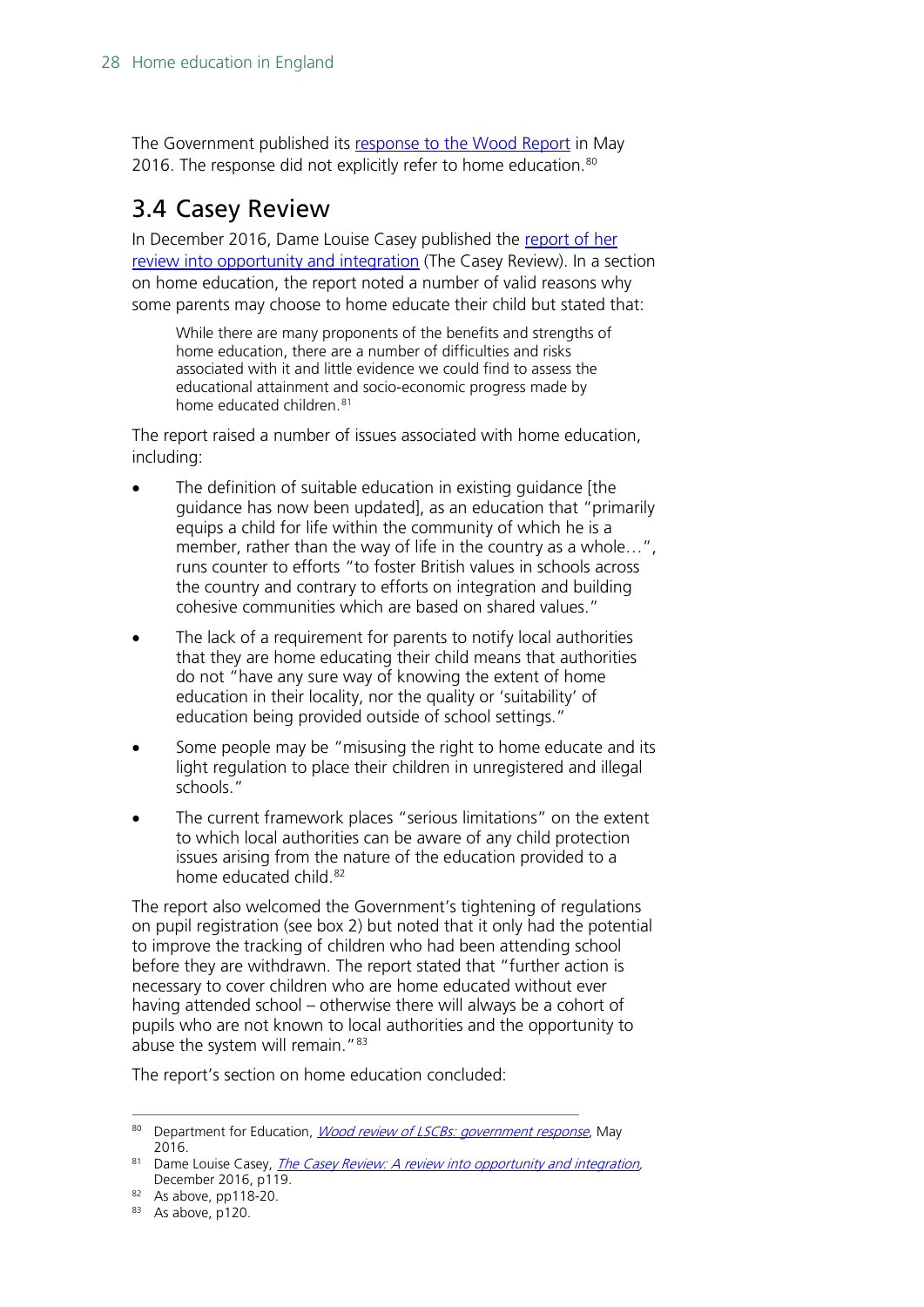Parents should continue to have the right to home educate their children but stronger safeguards are required to ensure the child's right to a decent and suitable education for life in Britain, and to protect them from harm. The evidence we have seen in this review shows it is too easy for children to be raised in a totally secluded environment that does not provide a suitable education or sufficient protection from harm. One case of this happening is one too many. [84](#page-28-2)

#### <span id="page-28-0"></span>Government response

On the day of its publication, the Secretary of State for Communities and Local Government, Sajid Javid, issued a written ministerial [statement](https://hansard.parliament.uk/commons/2016-12-05/debates/1612057000017/OpportunityAndIntegration) on the Casey Review. He stated that he would "carefully consider the findings in the review, in consultation with my Government colleagues and faith and community leaders, and will bring forward proposals in due course."<sup>85</sup>

### <span id="page-28-1"></span>3.5 Children Commissioner report

In February 2019, the Children's Commissioner for England, Anne Longfield, published a report: *Skipping School: Invisible Children: How* [children disappear from England's schools](https://www.childrenscommissioner.gov.uk/wp-content/uploads/2019/02/cco-skipping-school-invisible-children-feb-2019.pdf).

The report summarised evidence of "a marked increase" in the number of children being home educated in recent years, and outlined a number of related concerns. These included:

- That "there are clear indications that the growth in home education is related to the rise in children leaving school due to their needs being unmet." The report stated that the parents of such children "often feel that the school has been insensitive or unsupportive, whether the child has special educational needs, challenging behaviour, mental health issues or is being bullied."
- That some parents are home educating their children "under duress" because they are being encouraged to do so by the school. Schools may engage in such off-rolling, the report said, because they are "focused on improving overall exam results and not the individual needs of each child."
- That home educated children "are completely out of sight of the authorities." "Worryingly", it added, there are some parents who are well aware of the light touch regulation around home education and actively use this to their advantage, for example to keep out of sight of social services."
- That "some parents claim that they are home educating their children, when in reality they are sending them to unregistered and illegal schools (or "tuition centres") where they receive a substandard education and welfare standards are dubious." The report noted difficulties for Ofsted in prosecuting such schools, including because "settings are expert at keeping their answers within the legal framework."

<span id="page-28-2"></span><sup>84</sup> As above, p120.

<span id="page-28-3"></span><sup>85</sup> [HCWS319,](https://hansard.parliament.uk/commons/2016-12-05/debates/1612057000017/OpportunityAndIntegration) 5 December 2016.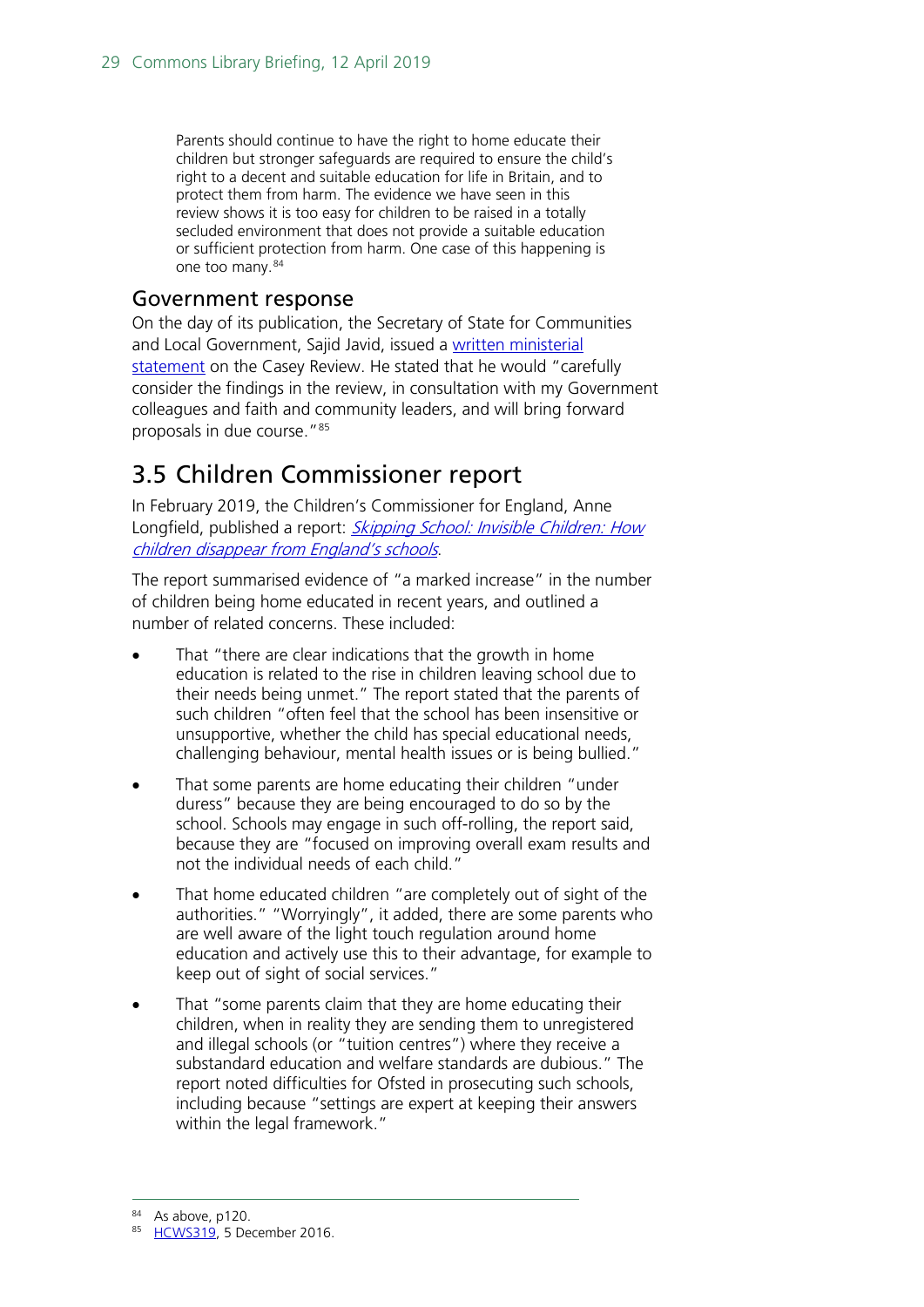The report concluded that, while many home educating parents provide their children with a high quality education, there are many others who "are struggling to cope." It stated that:

There needs to be a cultural shift away from pressurised, hothousing schools, to help stem the tide of children entering home education when it is not in the family's true interests or wishes.

There is also a pressing need for more immediate measures to improve the experiences, safety and wellbeing of children who do end up being home educated.

It made a number of recommendations, including:

- A requirement for parents to register their children as home educated.
- Strengthened measures to tackle off-rolling, including potentially a financial penalty for schools found to be off-rolling pupils.
- Advice and support for families, including on alternative options, once a decision has been made to withdraw a child from school to home educate them.
- Greater oversight of children, with council officers visiting each home educated child at least once a term to assess the suitability of the education and their welfare.
- A strengthening of the law so that it is easier to prosecute illegal schools.<sup>[86](#page-29-0)</sup>

<span id="page-29-0"></span><sup>86</sup> Children's Commissioner, [Skipping School: Invisible Children,](https://www.childrenscommissioner.gov.uk/wp-content/uploads/2019/02/cco-skipping-school-invisible-children-feb-2019.pdf) February 2019.